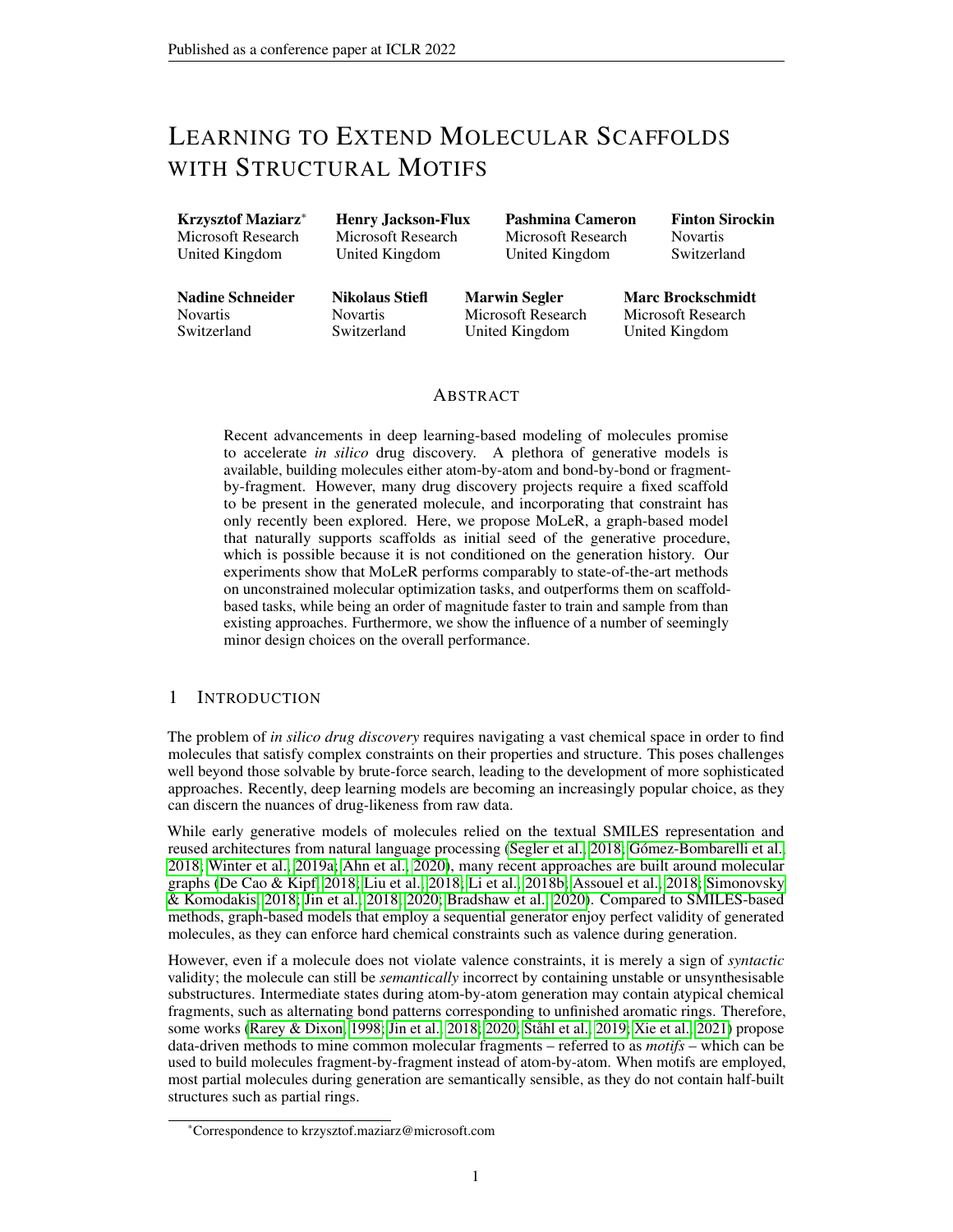<span id="page-1-1"></span>

Figure 1: Overview of our approach. We discover motifs from data (a) and use them to decompose an input molecule (b) into motifs and single atoms. In the encoder (c), atom features (bottom) are combined with motif embeddings (top), making the motif information available at the atom level. Decoder steps (d) are only conditioned on the encoder output and partial graph (hence independent) and have to select one of the valid options (shown below, correct choices marked in red).

A common additional constraint in drug discovery projects is the inclusion of a predefined subgraph, called a *scaffold* [\(Schuffenhauer et al., 2007\)](#page-11-3). Sampling molecules that contain a given scaffold can be approached by unconditional generation followed by post-hoc filtering. While simple, this method is not scalable, as the number of samples required may grow exponentially with scaffold size. Instead, some recent models can enforce the presence of a given scaffold [\(Lim et al., 2019;](#page-10-5) [Li et al., 2019;](#page-10-6) [Arús-Pous et al., 2020;](#page-9-4) [Langevin et al., 2020\)](#page-10-7). However, extending an arbitrary generative model to perform scaffold-based generation is often non-trivial, as we discuss in Section [4.](#page-8-0)

In this work we make the following contributions:

- In Section [2](#page-1-0) we present MoLeR, a new graph-based generative model suitable for the commonly required task of extending partial molecules. It can use motifs (molecule fragments) to generate outputs (similarly to [Jin et al.](#page-10-3) [\(2018;](#page-10-3) [2020\)](#page-10-4)), but integrates this with atom-by-atom generation.
- We show experimentally in Section [3](#page-4-0) that MoLeR *(a)* is able learn to generate molecules matching the distribution of the training data (with and without scaffolds); *(b)* together with an off-the-shelf optimization method (MSO [\(Winter et al., 2019b\)](#page-12-3)) can be used for molecular optimization tasks, matching the state of the art methods in unconstrained optimization, and outperforming them on scaffold-constrained tasks; and *(c)* is faster in training and inference than baseline methods.
- We also perform experiments in Section [3](#page-4-0) to analyze two design decisions that are understudied in the literature: the choice of the generation order and the size of the motif vocabulary. Our results show how varying these two parameters affects model performance.

Code is available at <https://github.com/microsoft/molecule-generation>.

# <span id="page-1-0"></span>2 OUR APPROACH

#### <span id="page-1-2"></span>2.1 DATA REPRESENTATION

**Motifs** Training our model relies on a set of fragments  $M$  – called the *motif vocabulary* – which we infer directly from data. For each training molecule, we decompose it into fragments by breaking some of the bonds; as breaking rings is chemically challenging, we only consider *acyclic bonds*, i.e. bonds that do not lie on a cycle. We break all acyclic bonds adjacent to a cycle (i.e. at least one endpoint lies on a cycle), as that separates the molecule into cyclic substructures, such as ring systems, and acyclic substructures, such as functional groups. We then aggregate the resulting fragments over the entire training set, and define  $M$  as the n most common motifs, where n is a hyperparameter. Having selected  $M$ , we pre-process molecules (both for training and during inference) by noting which atoms are covered by motifs belonging to the vocabulary. This is done by applying the same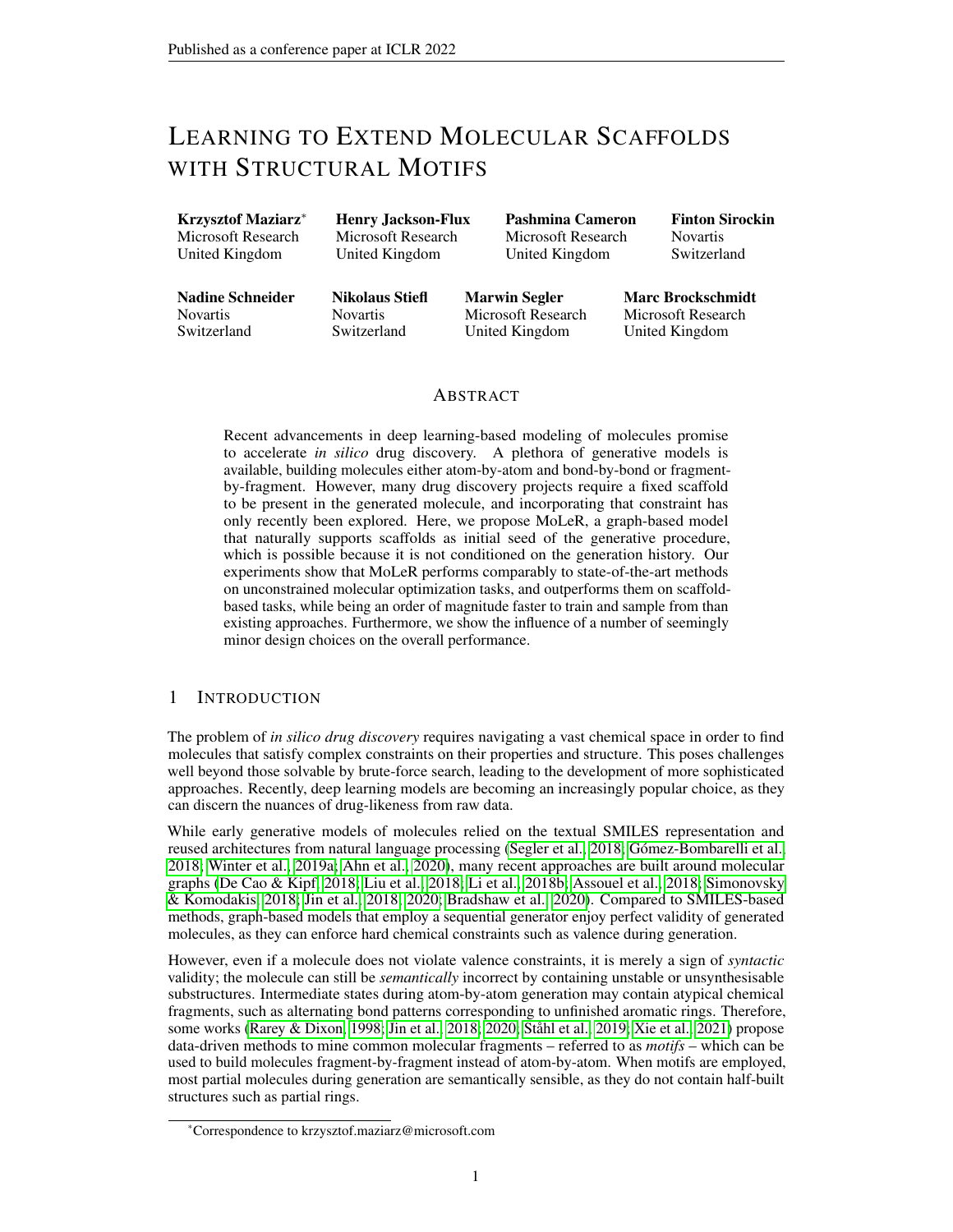bond-breaking procedure as used for motif vocabulary extraction. During generation, our model can either add an entire motif in one step, or generate atoms and bonds one-by-one. This means that it can generate arbitrary structures, such as an unusual ring, even if they do not appear in the training data.

Finally, note that in contrast to [Jin et al.](#page-10-4) [\(2020\)](#page-10-4), we do not decompose ring systems into individual rings. This means that our motifs are atom-disjoint, and we consequently do not need to model a motif-specific attachment point vocabulary, as attaching a motif to a partial graph requires adding only a single bond, and thus there is only one attachment point.

**Molecule Representation** We represent a molecule as a graph  $\mathcal{G} = (\mathcal{V}, \mathcal{E})$ , where vertices  $\mathcal{V}$  are atoms, and edges  $\mathcal E$  are bonds. Edges may also be annotated with extra features such as the bond type. Each node (atom)  $v \in V$  is associated with an initial node feature vector  $h_v^{(init)}$ , chosen as chemically relevant features [\(Pocha et al., 2020\)](#page-11-4), both describing the atom (type, charge, mass, valence, and isotope information) and its local neighborhood (aromaticity and presence of rings). These features can be readily extracted using the RDKit library [\(Landrum et al., 2006\)](#page-10-8). Additionally, for atoms that are part of a motif, we concatenate  $h_v^{(init)}$  with the motif embedding; for the other atoms we use a special embedding vector to signify the lack of a motif. We show this at the top of Figure [1.](#page-1-1)

Throughout this paper we use Graph Neural Networks [\(Li et al., 2015;](#page-10-9) [Kipf & Welling, 2016\)](#page-10-10) to learn contextualized node representations  $h<sub>v</sub>$  (see [A](#page-13-0)ppendix A for background information on GNNs). Motif embeddings are initialized randomly, and learned end-to-end with the rest of the model.

Our generative procedure is shown in Algorithm [1](#page-2-0) and example steps are shown at the bottom of Figure [1.](#page-1-1) It takes as input a conditioning input vector z, which can either be obtained from encoding (in our setting of training it as an autoencoder) or from sampling (at inference time), and optionally a partial molecule to start generation from. Our generator constructs a molecule piece by piece. In each step, it first selects a new atom or entire motif to add to the current partial molecule, or to stop the generation. If generation continues, the new atom (or an atom picked from the added motif) is then in "focus" and connected to the partial molecule by adding one or several bonds.

Our decoder relies on three neural networks to implement the functions PickAtomOrMotif,

2.2 THE MOLER DECODER **Algorithm 1** MoLeR's Generative Procedure

```
Input: vector z, scaffold as partial graph SOutput: molecule M and probability pM, p \leftarrow S, 1while True do
a, p^a \leftarrow \text{PickAtomOrMotif}(z, M)p \leftarrow p \cdot p^aif a = END_GEN then
     return M, pM \leftarrow AddAtomOrMotif(M, a)v^{\circledcirc}, p^{\circledcirc} \leftarrow {\sf PickAttentionment}(z, M, a)p \leftarrow p \cdot p^{\odot}while True do
     b, p^b \leftarrow \mathsf{PickBond}(z, M, v^{\odot})p \leftarrow p \cdot p^bif b = END_BONDS then
          break
     M \leftarrow AddBond(M, b)
```
PickAttachment and PickBond. These share a common GNN to process the partial molecule  $M$ , yielding high-level features  $h_v$  for each atom v and an aggregated graph-level feature vector  $h_{mol}$ . We call our model MoLeR, as each step is conditioned on the Molecule-Level Representation  $h_{mol}$ .

PickAtomOrMotif uses  $h_{mol}$  as an input to an MLP that selects from the set of known atom types, motifs, and a special END\_GEN class to signal the end of the generation. PickAttachment is used to select which of the atoms in an added motif to connect to the partial molecule (this is trivial in the case of adding a single atom). This is implemented by another MLP that computes a score for each added atom  $v_a$  using its representation  $h_{v_a}$  and  $h_{mol}$ . As motifs are often highly symmetric, we determine the symmetries using RDKit and only consider one atom per equivalence class. An example of this is shown in step (3) at the bottom of Figure [1,](#page-1-1) where only three of the five atoms in the newly-added motif are available as choices, as there are only three equivalence classes.

Finally, PickBond is used to predict which bonds to add, using another MLP that scores each candidate bond between the focus atom  $v^{\odot}$  and a potential partner  $v_b$  using their representations  $h_{v^{\odot}}$ ,  $h_{v_b}$  and  $h_{mol}$ . We also consider a special, learned END\_BONDS partner to allow the network to choose to stop adding bonds. Similarly to [Liu et al.](#page-10-1) [\(2018\)](#page-10-1), we employ valence checks to mask out bonds that would lead to chemically invalid molecules. Moreover, if  $v^{\circ}$  was selected as an attachment point in a motif, we mask out edges to other atoms in the same motif.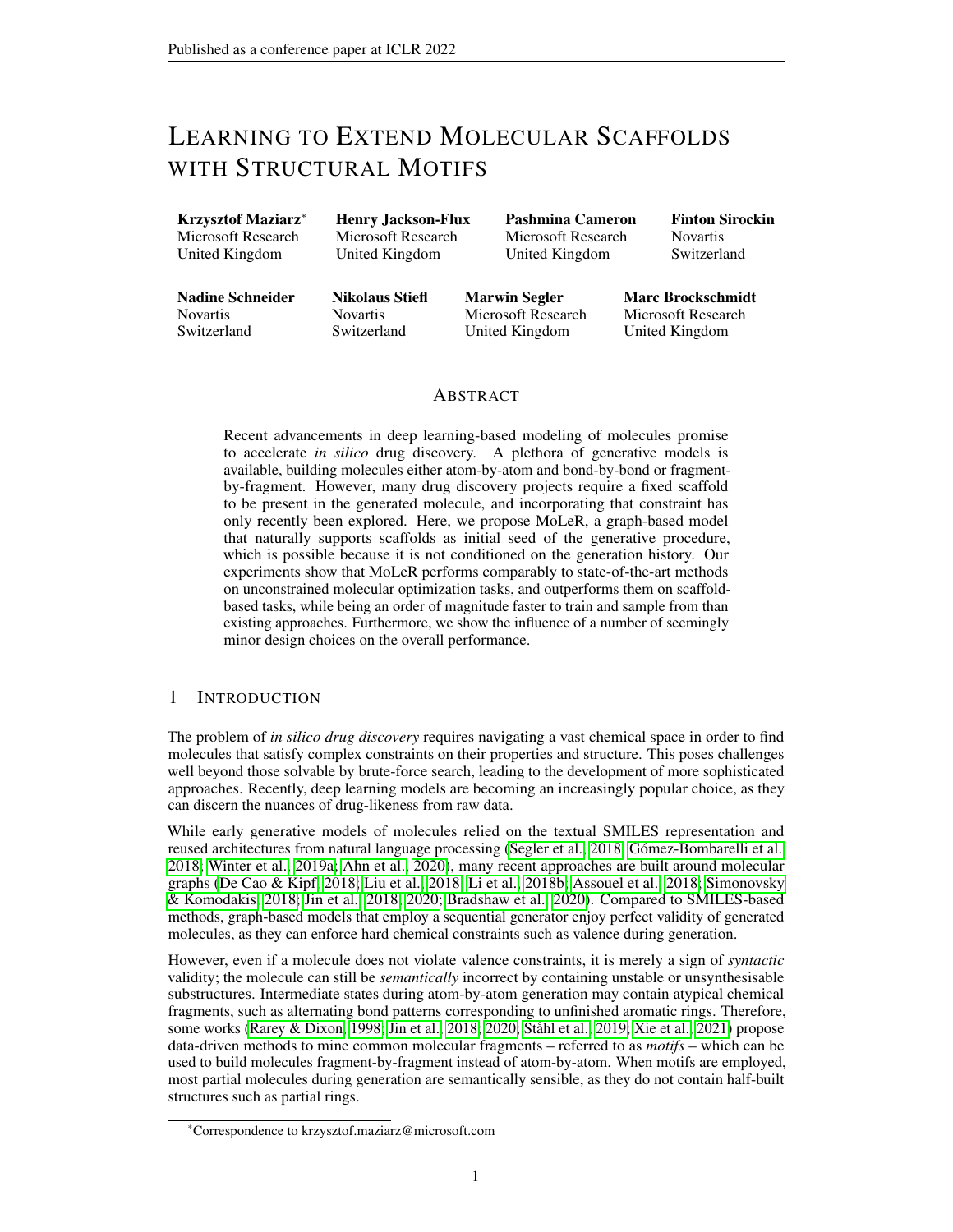The probability of a generation sequence is the product of probabilities of its steps; we note that the probability of a molecule is the sum over the probability of all different generation sequences leading to it, which is infeasible to compute. However, note that steps are only conditioned on the input  $z$  and the current partial molecule  $M$ . Our decoding is therefore not fully auto-regressive, as it marginalizes over all different generation sequences yielding the partial molecule  $M$ . During training, we use a softmax over the candidates considered by each subnetwork to obtain a probability distribution. As there are many steps where there are several correct next actions (e.g. many atoms could be added next), during training, we use a multi-hot objective that encourages the model to learn a uniform distribution over all correct choices. For more details about the architecture see Appendix [B.](#page-13-1)

# <span id="page-3-1"></span>2.3 MOLECULE GENERATION ORDERS Algorithm 2 Determining a generation order

As alluded to above, to train MoLeR we need to provide supervision for each individual step of the generative procedure, which is complicated by the fact that a single molecule may be generated in a variety of different orders. To define a concrete generation sequence, we first choose a starting atom, and then for every partial molecule choose the next atom from its *frontier*, i.e. atoms adjacent to already generated atoms. After each choice, if the currently selected atom is part of a motif, we add the entire motif into the partial graph at once. We formalize this concept in Algorithm [2.](#page-3-0)

In Section [3,](#page-4-0) we evaluate orders commonly used in the literature: *random*, where ValidFirstAtoms returns all atoms and ValidNextAtoms all atoms

<span id="page-3-0"></span>Input: Target molecule M, partial mapping A from atoms to motifs that cover them  $t, V_0 \leftarrow 0, \emptyset$ while not all atoms visited do if  $t = 0$  then  $c_t \leftarrow$  ValidFirstAtoms $(M)$ else  $c_t \leftarrow$  ValidNextAtoms( $V_t, M$ )<br>  $a_t \sim \mathcal{U}(c_t)$   $\triangleright$  Sample  $a_t$  uni  $\triangleright$  Sample  $a_t$  uniformly if  $a_t$  is covered by A then  $V_+ \leftarrow \mathcal{A}(a_t)$   $\triangleright$  Add an entire motif else<br> $V_+ \leftarrow \{a_t\}$  $\triangleright$  Add a single atom  $V_{t+1}, t \leftarrow V_t \cup V_+, t+1$ 

on the frontier on the current partial graph, i.e., a randomly chosen valid generation order; *canonical*, which is fully deterministic and follows a canonical ordering [\(Schneider et al., 2015\)](#page-11-5) of the atoms computed using RDKit; and two variants of *breadth-first search (BFS)*, where we choose the first atom either randomly or as the first atom in canonical order, and then explore the remaining atoms in BFS order, breaking ties between equidistant next nodes randomly.

#### <span id="page-3-2"></span>2.4 TRAINING MOLER

MoLeR is trained in the autoencoder paradigm, and so we extend our decoder from above with an encoder that computes a single representation for the entire molecule. This encoder GNN operates directly on the full molecular graph, but is motif-aware through the motif annotations included in the atom features. These annotations are deterministic functions of the input molecule, and thus in principle could be learned by the GNN itself, but we found them to be crucial to achieve good performance. Our model is agnostic to the concrete GNN type; in practice, we use a simple yet expressive GNN-MLP layer, which computes messages for each edge by passing the states of its endpoints through an MLP. Similar to [Brockschmidt](#page-9-5) [\(2020\)](#page-9-5), we found that this approach outperforms commonly used GNN layers such as GCN [\(Kipf & Welling, 2016\)](#page-10-10) or GIN [\(Xu et al., 2018\)](#page-12-4).

We train our overall model to optimize a standard VAE loss [\(Kingma & Welling, 2013\)](#page-10-11) with several minor modifications, resulting in the linear combination  $\lambda_{prior} \cdot \mathcal{L}_{prior}(x) + \mathcal{L}_{rec}(x) + \lambda_{prop} \cdot \mathcal{L}_{prop}(x)$ . The weights  $\lambda_{prior}$  and  $\lambda_{prop}$  are hyperparameters that we tuned empirically. We now elaborate on each of these loss components.

We define  $\mathcal{L}_{prior}(x) = -\mathcal{D}_{KL}(q_{\theta}(z | x) || p(z))$ , where  $p(z)$  is a multivariate Gaussian; as discussed above, the encoder  $q_{\theta}$  is implemented as a GNN followed by two heads used to parameterize the mean and the standard deviation of the latent code z. We found that choosing  $\lambda_{prior} < 1$  and using a sigmoid annealing schedule [\(Bowman et al., 2016\)](#page-9-6) was required to make the training stable.

Following our decoder definition above, the reconstruction term  $\mathcal{L}_{rec}$  could be written as a sum over the log probabilities of each step  $s_i$ , conditioned on the partial molecule  $M_i$ . However, we instead rewrite this term as an expectation with the step chosen uniformly over the entire generation:

$$
\mathcal{L}_{rec}(x) = \mathbb{E}_{z \sim q_{\theta}(z|x)} \mathbb{E}_{i \sim \mathcal{U}} \log p(s_i \mid z, M_i).
$$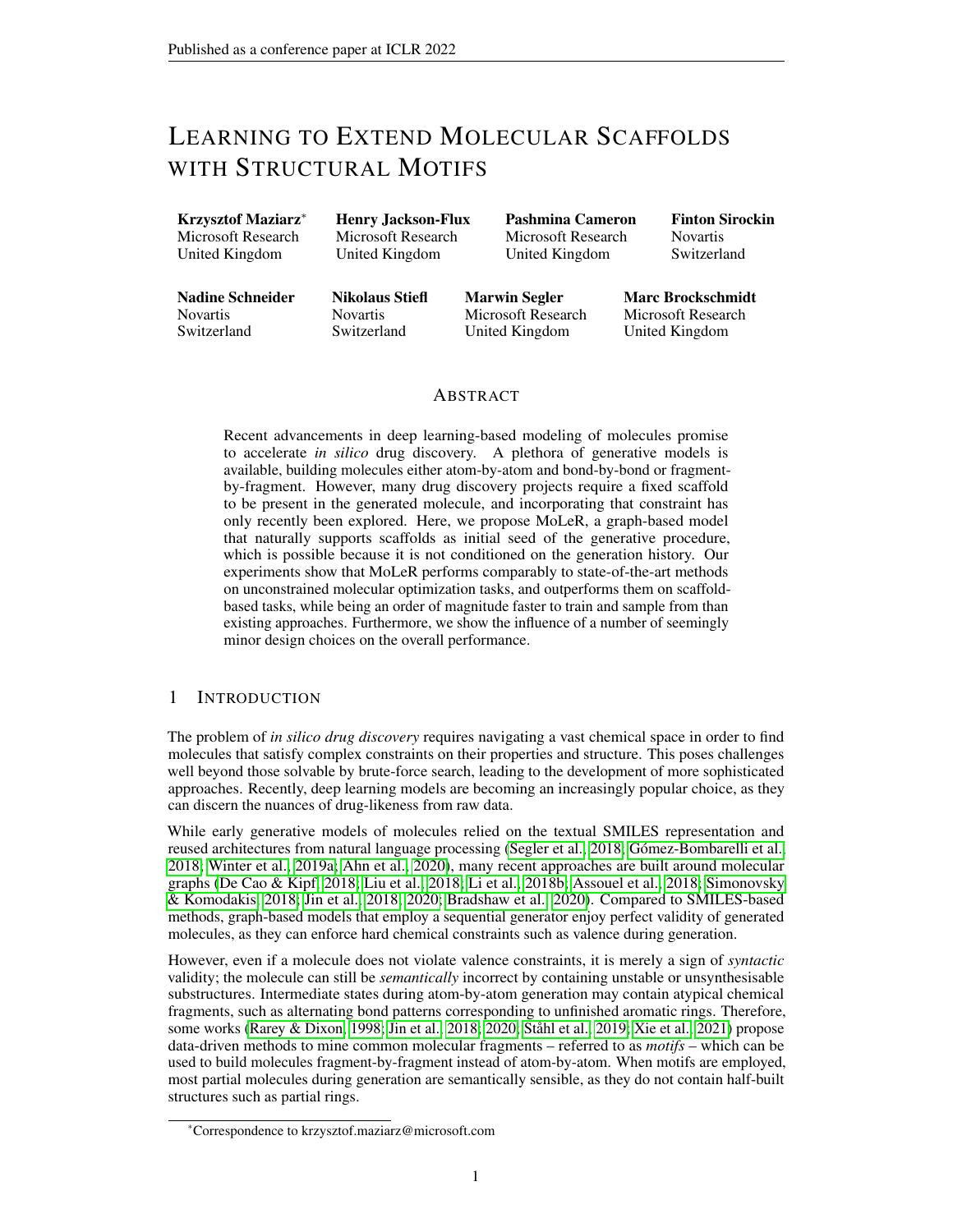This makes it explicit that different generation steps for a fixed input molecule do not depend on each other. Figure [1](#page-1-1) illustrates this visually, as there are no dependencies between the individual steps. We use this to train in parallel on all generation steps at once (i.e., a batch is made up of many steps like (1)-(5) in Figure [1\)](#page-1-1). Additionally, we *subsample* generation steps, i.e., uniformly at random drop some of the generation steps from training, to get a wider variety of molecules within each batch. These enhancements improve training speed and robustness, and are feasible precisely because our model does not depend on the generation history. In Appendix [I.2](#page-21-0) we show empirically that subsampling leads to faster convergence on several downstream metrics.

Finally, following prior works [\(Gómez-Bombarelli et al., 2018;](#page-10-0) [Winter et al., 2019a;](#page-12-0) [Li et al., 2021\)](#page-10-12), we use  $\mathcal{L}_{prop}(x)$  to ensure that simple chemical properties can be accurately predicted from the latent encoding of a molecule. Concretely, we use an MLP regressor on top of the sampled latent code  $z$  to predict molecular weight, synthetic accessibility (SA) score, and octanol-water partition coefficient (logP), using MSE on these values as objective. We found that choosing the weight  $\lambda_{prop}$ of this objective to be smaller than 0.1 was necessary to avoid the decoder ignoring the latent code  $z$ . All of these properties can be readily computed from the input molecule  $x$  using the RDK it library, and hence do not require additional annotations in the training data. Note that due to the inherent stochasticity in the VAE encoding process, obtaining a low value of  $\mathcal{L}_{prop}$  is only possible if the latent space learned by  $q_{\theta}$  is smooth with respect to the predicted properties.

# <span id="page-4-0"></span>3 EXPERIMENTS

Setup We use training data from GuacaMol [\(Brown et al., 2019\)](#page-9-7), which released a curated set of  $≈1.5M$  drug-like molecules, divided into train, validation and test sets. We train MoLeR on the GuacaMol training set until loss on the validation set does not improve; we then use the best checkpoint selected based on validation loss to evaluate on downstream tasks. As discussed above, we found that subsampling generation sequence steps to use only half of the steps per molecule tends to speed up convergence, as it yields more variety within each batch. Therefore, we subsample generation steps for all MoLeR experiments unless noted otherwise. For molecular optimization, we pair MoLeR with Molecular Swarm Optimization (MSO) [\(Winter et al., 2019b\)](#page-12-3), which is a black-box latent space optimization method that was shown to achieve state-of-the-art performance. For more details on the training routine, experimental setup, and hyperparameters, see Appendix [C.](#page-14-0) We show samples from the model's prior in Appendix [D.](#page-16-0)

Baselines As baselines, we consider three established graph-based generative models: CGVAE [\(Liu](#page-10-1) [et al., 2018\)](#page-10-1), JT-VAE [\(Jin et al., 2018\)](#page-10-3), and HierVAE [\(Jin et al., 2020\)](#page-10-4). Since the publicly released code of [Liu et al.](#page-10-1) [\(2018\)](#page-10-1) does not scale to datasets as large as GuacaMol, we re-implemented CGVAE following the released code to make it more efficient. For JT-VAE, we used the open-source code, but implemented multithreaded decoding, which made sampling 8x faster. For HierVAE, we used the released code with no changes. Due to the high cost of training JT-VAE and HierVAE, we did not tune their hyperparameters and instead used the default values.

<span id="page-4-2"></span>3.1 QUANTITATIVE RESULTS Table 1: Training and sampling speed for our model and the baselines on a Tesla K80 GPU.

Efficiency We measure the speed of different models in training and inference, quantified by the number of molecules processed per second. Note that we do *not* subsample generation steps for this comparison, so that every model processes all the steps, even though MoLeR can learn from only a subset of them. We compare

<span id="page-4-1"></span>

| Model          |      | Train (mol/sec) Sample (mol/sec) |
|----------------|------|----------------------------------|
| <b>CGVAE</b>   | 57.0 | 1.4                              |
| <b>JT-VAE</b>  | 3.2  | 3.4                              |
| <b>HierVAE</b> | 17.0 | 12.3                             |
| MoLeR          | 95.2 | 34.2                             |

these results in Table [1.](#page-4-1) We see that, thanks to a simpler formulation and parallel training on all generation steps, MoLeR is much faster than all baselines for both training and inference.

Unconstrained Generation Similarly to [Brown et al.](#page-9-7) [\(2019\)](#page-9-7), we use Frechet ChemNet Distance (FCD) [\(Preuer et al., 2018\)](#page-11-6) to measure how much sampled molecules resemble those in the training data. We show the results in Figure [2](#page-5-0) (left), in which we compare different models and variations of MoLeR trained with different choices of generation order (see Section [2.3\)](#page-3-1) and different motif vocabulary sizes. It shows that MoLeR with a large vocabulary outperforms the baselines substantially,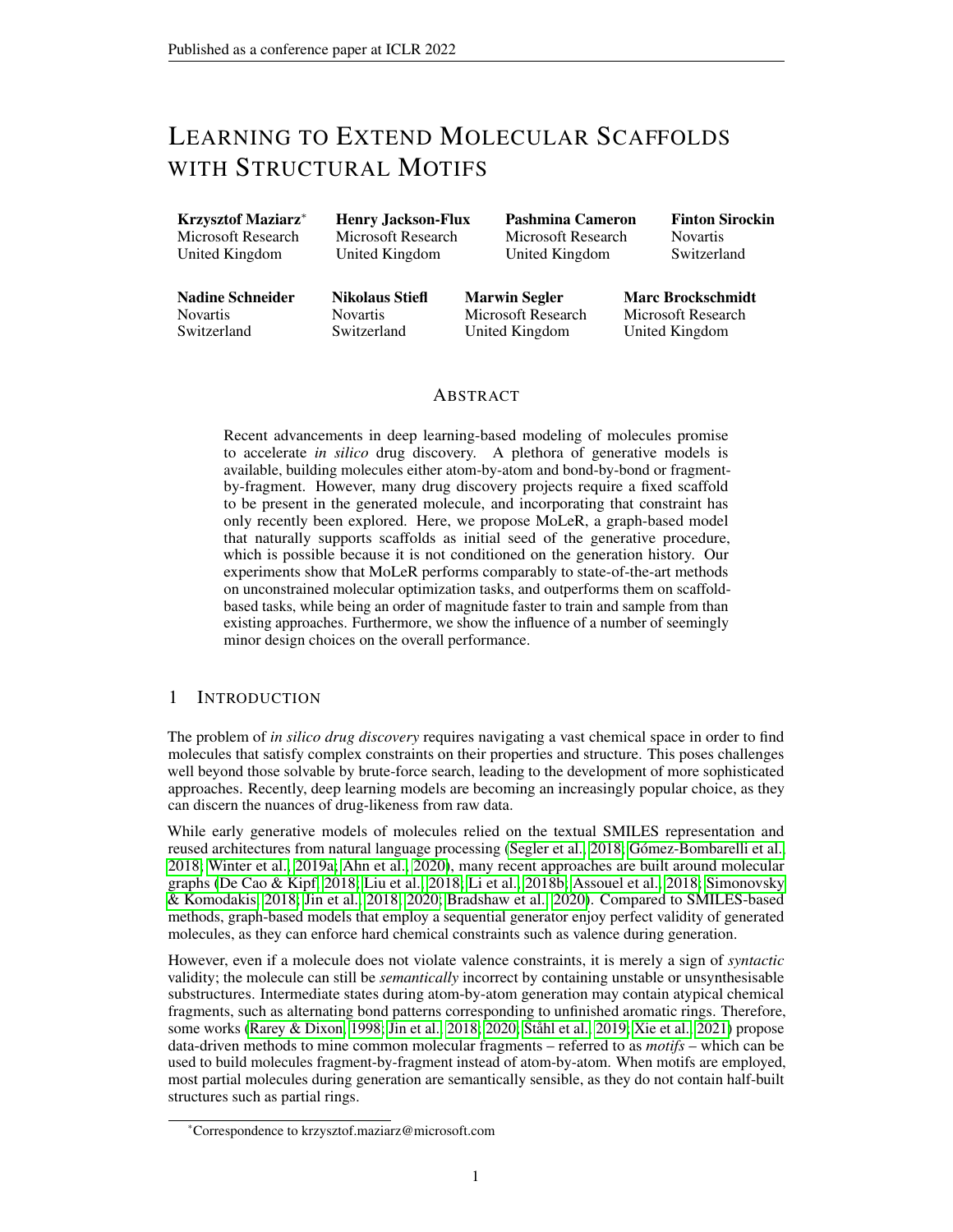<span id="page-5-0"></span>

Figure 2: Frechet ChemNet Distance (lower is better) for different generation orders and vocabulary sizes. We consider generation from scratch (left), and generation starting from a scaffold (right).

despite being much faster to train and sample from, and having support for scaffold-constrained generation. Furthermore, we can see that MoLeR's performance increases as the vocabulary size grows. Finally, we note that training with generation orders with a deterministic starting point performs best, and that random order performs less well, as modeling a wide range of orders is harder.

Unlike some prior work [\(De Cao & Kipf, 2018;](#page-9-1) [Brown et al., 2019\)](#page-9-7), we do not compare validity, uniqueness and novelty, as our models get near-perfect results on these metrics, making comparison meaningless. Concretely, we obtain 100% validity by design (due to the use of valence checks), uniqueness above 99%, and novelty above 97%.

Scaffold-constrained Generation Next, we consider the setting of enforcing a given scaffold. We first choose a chemically relevant scaffold  $\Sigma$  [\(PubChem CID 12658820\)](#page-11-7) that commonly appears in GuacaMol training data. We then estimate the posterior distribution on latent codes induced by  $\Sigma$  by encoding all training molecules that contain it and approximating the result with a Gaussian Mixture Model (GMM) with 50 mixture components. Finally, we draw latent codes from the GMM, decode them starting the generation process from  $\Sigma$ , and compare the resulting molecules with molecules from the data that contain  $\Sigma$ . By using samples from the GMM-approximated posterior, as opposed to samples from the prior, we ensure that we use latent codes which are *compatible* with the scaffold  $\Sigma$ , which we found to dramatically improve the downstream metrics. Intuitively, constraining the decoding restricts the latent codes of output molecules to a manifold defined by the scaffold constraint; using an approximate posterior ensures that the projected samples lie close to that manifold.

In Figure [2](#page-5-0) (right) we show the resulting FCD. We find that the relative performance of different generation orders is largely *reversed*: since the models trained with canonical order can only complete prefixes of that order, they are not well equipped to complete arbitrary scaffolds. On the other hand, models trained with randomized orders are more flexible and handle the task well. As with generation from scratch, using a larger motif vocabulary tends to help, especially if motifs happen to decompose the scaffold into smaller fragments (or even the entire scaffold may appear in the vocabulary). Finally, we note that BFS order using a random starting point gives the best results for this task, while still showing good performance for unconstrained sampling.

Unconstrained Optimization We experiment on the GuacaMol optimization benchmarks [\(Brown](#page-9-7) [et al., 2019\)](#page-9-7), tracking two metrics: raw performance score, and quality, defined as absence of undesirable substructures. In Table [2](#page-6-0) (left), we compare our results with those taken from the literature. We find that MoLeR maintains a good balance between raw score and quality. Note that the quality filters are not directly available to the models during optimization, and rather are evaluated post-hoc on the optimized molecules. This ensures that high quality scores can only be achieved if the model is biased towards reasonable molecules, and not by learning to exploit and "slip through" the quality filters, similarly to what has been shown for property predictors [\(Renz et al., 2020\)](#page-11-8). Consequently, the best performing models often produce unreasonable molecules [\(Winter et al.,](#page-12-3) [2019b;](#page-12-3) [Xu et al., 2020\)](#page-12-5). While the SMILES LSTM baseline of [Brown et al.](#page-9-7) [\(2019\)](#page-9-7) also gets good results on both score and quality, as we will see below, it struggles to complete arbitrary scaffolds. Note that, out of 20 tasks in this suite, only one tests optimization from a scaffold, and that task uses a small scaffold (Figure [3](#page-6-0) (top)), making it relatively easy (even simple models get near-perfect results). In contrast, scaffolds typically used in drug discovery are much more complex [\(Schuffenhauer et al.,](#page-11-3) [2007;](#page-11-3) [Schuffenhauer, 2012\)](#page-11-9). We conclude that while MoLeR shows good performance on GuacaMol tasks, they do not properly evaluate the ability to complete realistic scaffolds.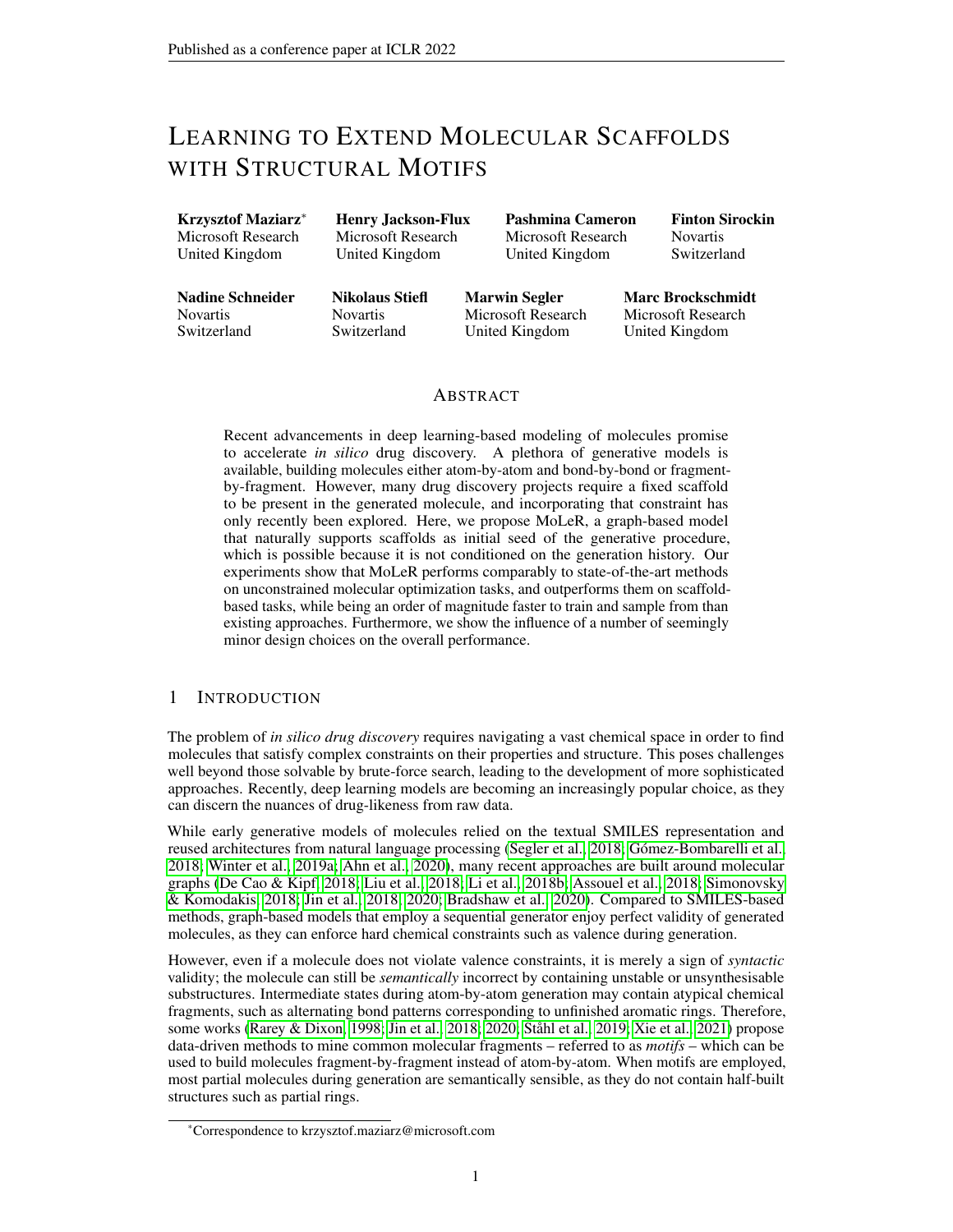|                    | GuacaMol |         | Scaffolds |         |
|--------------------|----------|---------|-----------|---------|
| Method             | Score    | Ouality | Score     | Ouality |
| Best of dataset    | 0.61     | 0.77    | 0.17      |         |
| <b>SMILES LSTM</b> | 0.87     | 0.77    | 0.45      |         |
| <b>SMILES GA</b>   | 0.72     | 0.36    | 0.45      |         |
| <b>GRAPH MCTS</b>  | 0.45     | 0.22    | 0.20      |         |
| <b>GRAPH GA</b>    | 0.90     | 0.40    | 0.79      |         |
| $CDDD + MSO$       | 0.90     | 0.58    | 0.92      | 0.59    |
| MNCE-RL            | 0.92     | 0.54    | 0.95      | 0.47    |
| $Mol_eR + MSO$     | 0.82     | 0.75    | 0.93      | 0.63    |

<span id="page-6-0"></span>Table 2: Results on 20 GuacaMol tasks (left) and 4 additional scaffold-based tasks (right). First five rows correspond to baselines from [Brown et al.](#page-9-7) [\(2019\)](#page-9-7). We do not compute





Figure 3: Scaffold from a GuacaMol benchmark (top) and a scaffold from our additional benchmark (bottom).

Scaffold-constrained Optimization To evaluate scaffold-constrained optimization, we extend the GuacaMol benchmarks with 4 new scaffold-based tasks, using larger scaffolds extracted from or inspired by clinical candidate molecules or marketed drugs, which are more representative of realworld drug discovery (e.g. Figure [3](#page-6-0) (bottom)). The task is to perform scaffold-constrained exploration towards a target property profile; as the components of the scoring functions are aggregated via the geometric mean, and presence of the scaffold is binary, molecules that do not contain the scaffold receive a total score of 0 (see Appendix [E](#page-17-0) for more details). We show the results in Table [2](#page-6-0) (right). We see that MoLeR performs well, while most baseline approaches struggle to maintain the scaffold.

Finally, we run the tasks of [Lim et al.](#page-10-5) [\(2019\)](#page-10-5), where the aim is to generate 100 distinct decorations of large scaffolds to match one or several property targets: molecular weight, logp and TPSA. While the model of [Lim et al.](#page-10-5) [\(2019\)](#page-10-5) is specially designed to produce samples conditioned on the values of these three properties in one-shot, we convert the target property values into a single objective that we can optimize with MSO. Concretely, for each property we compute the absolute difference to the target value, which we divide by the result of [Lim et al.](#page-10-5) [\(2019\)](#page-10-5) for a given task, and then average over all properties of interest; under the resulting metric, the model of [Lim et al.](#page-10-5) [\(2019\)](#page-10-5) gets a score of 1.0 by design. We show the results in Figure [4.](#page-7-0) Despite not being trained for this this task, MoLeR outperforms the baseline on all benchmarks. These results show that MoLeR can match the capabilities of existing scaffold-based models out-of-the-box. To verify that this cannot be attributed solely to using MSO, we also tried using CDDD as the generative model. We find that CDDD often produces invalid molecules or molecules that do not contain the scaffold; MoLeR avoids both of these problems thanks to valence constraints and scaffold-constrained generation. As a result, in some cases CDDD needs many steps to discover 100 distinct decorations or does not discover them at all; having 100 decorations is needed to compare the average result to [Lim et al.](#page-10-5) [\(2019\)](#page-10-5). Thus, for CDDD we plot a modified score by duplicating the worst score an appropriate number of times; this was not needed for MoLeR, as it always finds enough decorations in the first few steps.

#### 3.2 QUALITATIVE RESULTS

Unconstrained and constrained interpolation To test the smoothness of our latent space and analyze how adding the scaffold constraint impacts decoding, we select a chemically relevant scaffold [\(PubChem CID 7375\)](#page-11-10) and two dissimilar molecules  $m_1$  and  $m_2$  that contain it. We then linearly interpolate between the latent encodings of  $m_1$  and  $m_2$ , and select those intermediate points at which the corresponding decoded molecule changes. We show in Figure [5](#page-7-1) (top) that MoLeR correctly identifies a smooth transition from  $m_1$  to  $m_2$ . Most of the differences between  $m_1$  and  $m_2$ stem from the latter containing two additional rings, and we see that rings are consistently added during the interpolation. For example, in the third step, the molecule grows by one extra ring, but of a type that does not appear in  $m_2$ ; in the next step, this ring transforms into the correct type, and is then present in all subsequent steps (a similar pattern can be observed for the other ring). However, we see that some intermediate molecules do not contain the scaffold: although all of the scaffold's building blocks are present, the interpolation goes through a region in which the model decides to move the NH group to a different location, thus breaking the integrity of the scaffold. This shows that while latent space distance strongly correlates with structural similarity, latent space smoothness alone does not guarantee the presence of a scaffold, which necessitates scaffold-based generation.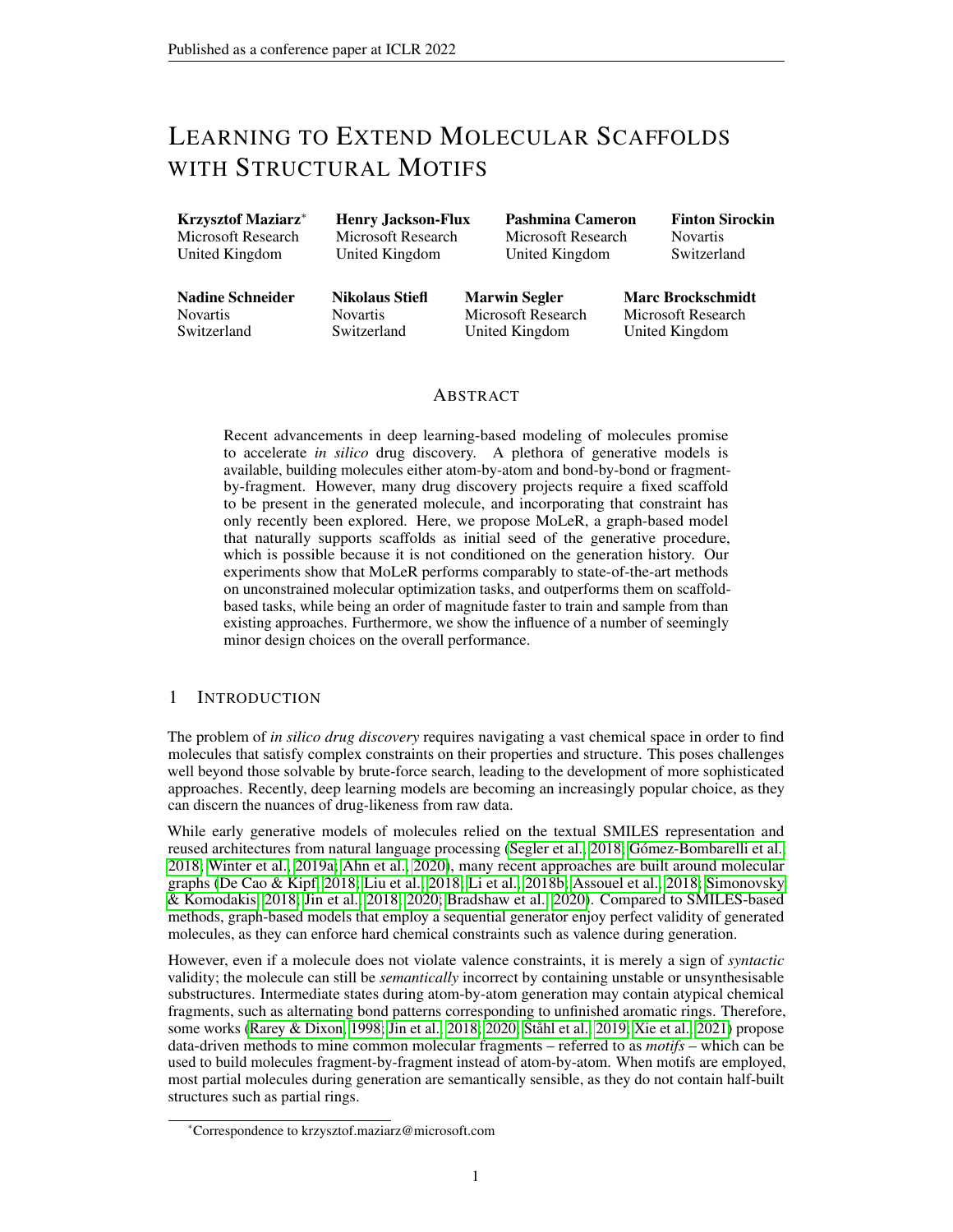<span id="page-7-0"></span>

Figure 4: Comparison on tasks from [Lim et al.](#page-10-5) [\(2019\)](#page-10-5). We show both single-property optimization tasks as well as one where all properties must be optimized simultaneously. We plot averages and standard error over 20 runs for each task; each run uses a different scaffold and property targets.

<span id="page-7-1"></span>

Figure 5: Interpolation between latent encodings of two molecules; unconstrained decoding (top), constrained with scaffold (bottom). The scaffold is highlighted in each molecule that contains it.

In contrast, in Figure [5](#page-7-1) (bottom), we show the same sequence of latent codes decoded with a scaffold constraint. We see that the constraint keeps the NH group locked in place, so that all intermediate molecules contain the scaffold. The molecule decoded under a scaffold constraint is typically very similar to the one decoded without, showing that constrained decoding preserves chemical features that are not related to the presence of the scaffold. However, when trying to include the scaffold, our model does not have to resort to a simple rearrangement of existing building blocks: for example, in the 7th step, adding a constraint also modifies one of the ring types, which results in a smoother interpolation in comparison to the unconstrained case. Finally, while the interpolation points were chosen to remove duplicates from the unconstrained path, we see that the last two latent points both get mapped to  $m_2$  when the constraint is introduced. This is because the last step of the unconstrained interpolation merely rearranges the motifs, moving back the NH group to its initial location, and restoring the scaffold. This modification is not needed if the scaffold is already present, and therefore our model chooses to project both latent codes to the same point on the scaffold-constrained manifold.

Latent Space Neighborhood To analyze the structure of our scaffold-constrained latent space, we select another scaffold and perform scaffold-constrained decoding of a group of neighboring latent points. We note that close-by latent codes decode to similar molecules, often composing the same motifs in a different way, mirroring the observation of [Jin et al.](#page-10-3) [\(2018\)](#page-10-3). Moreover, some latent space directions seem to track simple chemical properties. For further analysis of this result see Appendix [F.](#page-18-0)

Learned Motif Representations To better understand how MoLeR uses motifs, we extract learned motif representations from a trained model. We found that, despite the weights having no *direct* access to molecular structure or features of motifs, nearest neighbors in the representation space correspond to pairs of nearly identical motifs. See Appendix [G](#page-19-0) for visualization and further discussion.

#### 3.3 ABLATIONS

We tested a number of ablations of our model to analyze the effect of its individual components. Figure [2](#page-5-0) shows the effect of motif vocabulary size; in particular, the points for 0 motifs correspond to not using any motif information at all. In Appendix [H](#page-19-1) we repeat the analysis from Figure [2](#page-5-0) for optimization performance, showing that some of the trends transfer also to that setting. Finally, we considered partially removing motifs by not using motif embeddings in the encoder, and found that this also decreases performance, as the model needs to use some of its capacity to recognize motifs in the input graphs (see Appendix [I.1](#page-20-0) for details).

We also evaluated the impact of subsampling generation steps (as described in Section [2.4\)](#page-3-2), and found that this method allows MoLeR to match the training data more rapidly, as measured by FCD (see Appendix [I.2](#page-21-0) for details). Finally, we analyzed the influence of using the auxiliary loss term  $\mathcal{L}_{prop}$ , and found that in a model trained without this objective, molecules that are close in latent space are less similar to each other in important chemical properties such as synthetic accessibility (details can be found in Appendix [I.3\)](#page-21-1).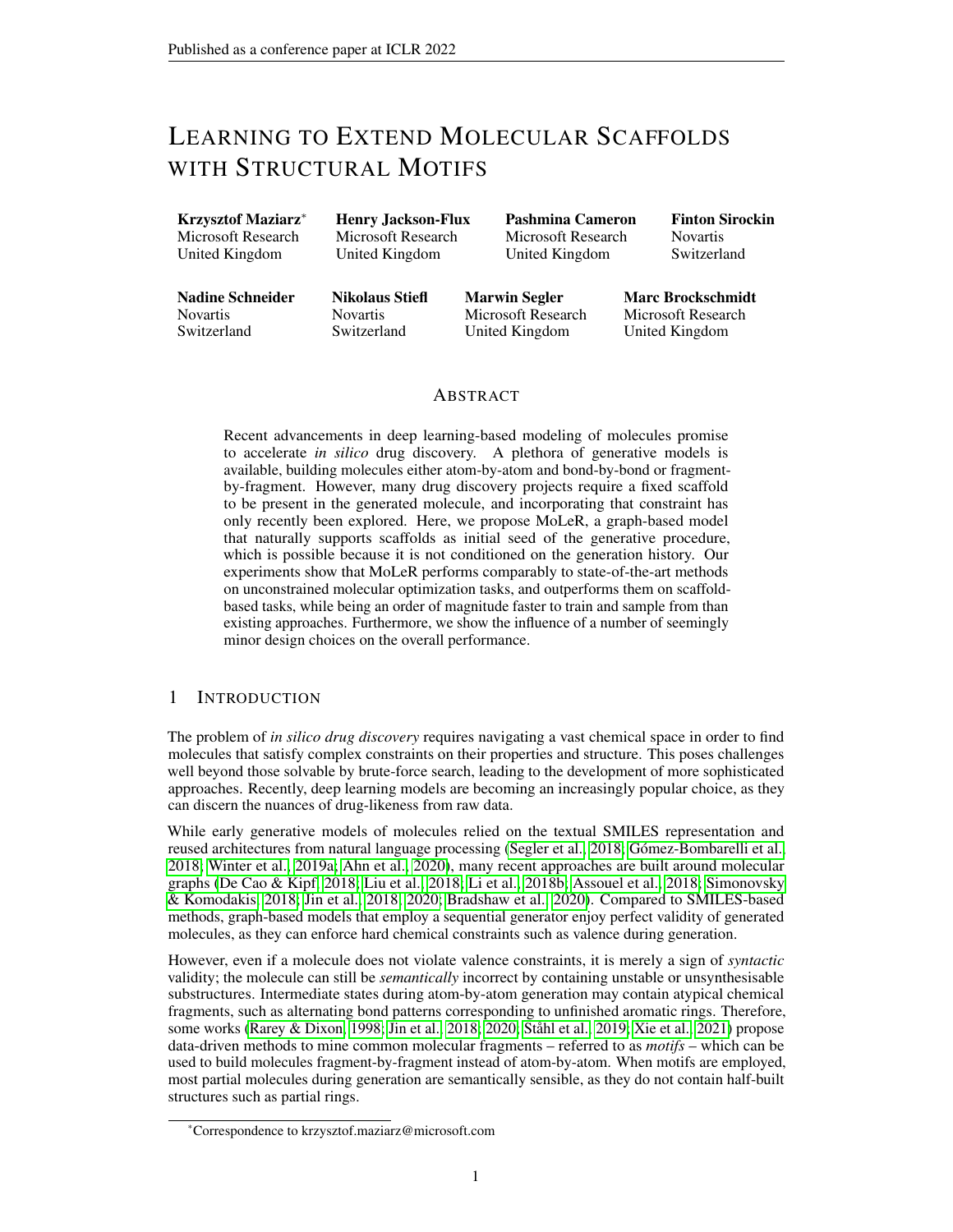# <span id="page-8-0"></span>4 RELATED WORK

Our work naturally relates to the rich family of *in silico* drug discovery methods. However, it is most related to works that perform iterative generation of molecular graphs, works that employ fragments or motifs, and works that explicitly consider scaffolds.

Iterative generation of molecular graphs Many graph-based models for molecule generation employ some form of iterative decoding. Often a single arbitrary ordering is chosen: [Liu et al.](#page-10-1) [\(2018\)](#page-10-1) first generate all atoms in a one-shot manner, and then generate bonds in BFS order; [Jin et al.](#page-10-3) [\(2018;](#page-10-3) [2020\)](#page-10-4) generate a coarsened tree-structured form of the molecular graph in a deterministic DFS order; and [You et al.](#page-12-6) [\(2018\)](#page-12-6) use random order. Some works go beyond a single ordering: [Liao et al.](#page-10-13) [\(2019\)](#page-10-13) marginalize over several orders, while [Mercado et al.](#page-11-11) [\(2020\)](#page-11-11) try both random and canonical, and find the latter produces better samples, which is consistent with our unconstrained generation results. [Sacha et al.](#page-11-12) [\(2020\)](#page-11-12) generate graph edits with the goal of modeling reactions, and evaluate a range of editing orders. Although the task in their work is different, the results are surprisingly close to ours: a fully random order performs badly, and the optimal amount of non-determinism is task-dependent.

Motif extraction Several other works make use of motif extraction approaches related to the one described in Section [2.1.](#page-1-2) [Jin et al.](#page-10-4) [\(2020\)](#page-10-4) propose a very similar strategy, but additionally do not break *leaf bonds*, i.e. bonds incident to an atom of degree 1, which we found produces many motifs that are variations of the same underlying structure (e.g. a ring) with different combinations of leaf atoms; for simplicity, we chose to omit that rule in our extraction strategy. More complex molecular fragmentation approaches also exist [\(Degen et al., 2008\)](#page-10-14), and we plan to explore them in future work.

**Motif-based generation** Our work is closely related to the work of [Jin et al.](#page-10-3) [\(2018;](#page-10-3) [2020\)](#page-10-4), which also uses motifs to generate molecular graphs. However, these works cannot be easily extended to scaffold-based generation, and cannot generate molecules which use building blocks not covered by the motif vocabulary. While HierVAE [\(Jin et al., 2020\)](#page-10-4) does include individual atoms and bonds in its vocabulary, motifs are still assembled in a tree-like manner, meaning that the model cannot generate an arbitrary cyclic structure if its base cycles are not present in the vocabulary.

**Scaffold-conditioned generation** Some prior works can construct molecules under a hard scaffold constraint. [Lim et al.](#page-10-5) [\(2019\)](#page-10-5) proposes a graph-based model with persistent state; scaffold-based generation is possible because the model is explicitly trained on (scaffold, molecule) pairs. In contrast, MoLeR treats *every* intermediate partial graph as if it were a scaffold to be completed. [Li et al.](#page-10-15) [\(2018a\)](#page-10-15) use a soft constraint, where the scaffold is part of the input, but is not guaranteed to be present in the generated molecule. Finally, [Arús-Pous et al.](#page-9-4) [\(2020\)](#page-9-4); [Langevin et al.](#page-10-7) [\(2020\)](#page-10-7) adapt SMILES-based models to work with scaffolds, and cannot guarantee validity of generated molecules.

Overall, it is non-trivial to extend existing molecule generators to the scaffold setting. For SMILESbased models, the scaffold may not be represented by a substring of the SMILES representation of the complete molecule, and so its presence cannot easily be enforced by forcing some of the decoder's choices. Junction tree-based models [\(Jin et al., 2018\)](#page-10-3) start the generation at a leaf of the junction tree, but the junction tree for a scaffold does not necessarily match that of the full molecule, or reaches its leaves. Furthermore, graph-based models often use a recurrent state updated throughout the entire generative procedure [\(Jin et al., 2018;](#page-10-3) [2020\)](#page-10-4). Finally, fragment-based models that do not support substructures not covered by their fragment library [\(Jin et al., 2020\)](#page-10-4) fail when a scaffold is not fully covered by known fragments. MoLeR, through seemingly minor design choices (graph-based, conditioned only on a partial graph, not reliant on a fixed generation order, flexibility to switch between fragment-based and atom-by-atom generation), side-steps all of these issues.

# 5 CONCLUSION

In this work, we presented MoLeR: a novel graph-based model for molecular generation. As our model does not depend on history, it can complete arbitrary scaffolds, while still outperforming state-of-the-art graph-based generative models in unconstrained generation. Our quantitative and qualitative results show that MoLeR retains desirable properties of generative models - such as smooth interpolation - while respecting the scaffold constraint. Finally, we show that it exhibits good performance in unconstrained optimization, while excelling in scaffold-constrained optimization.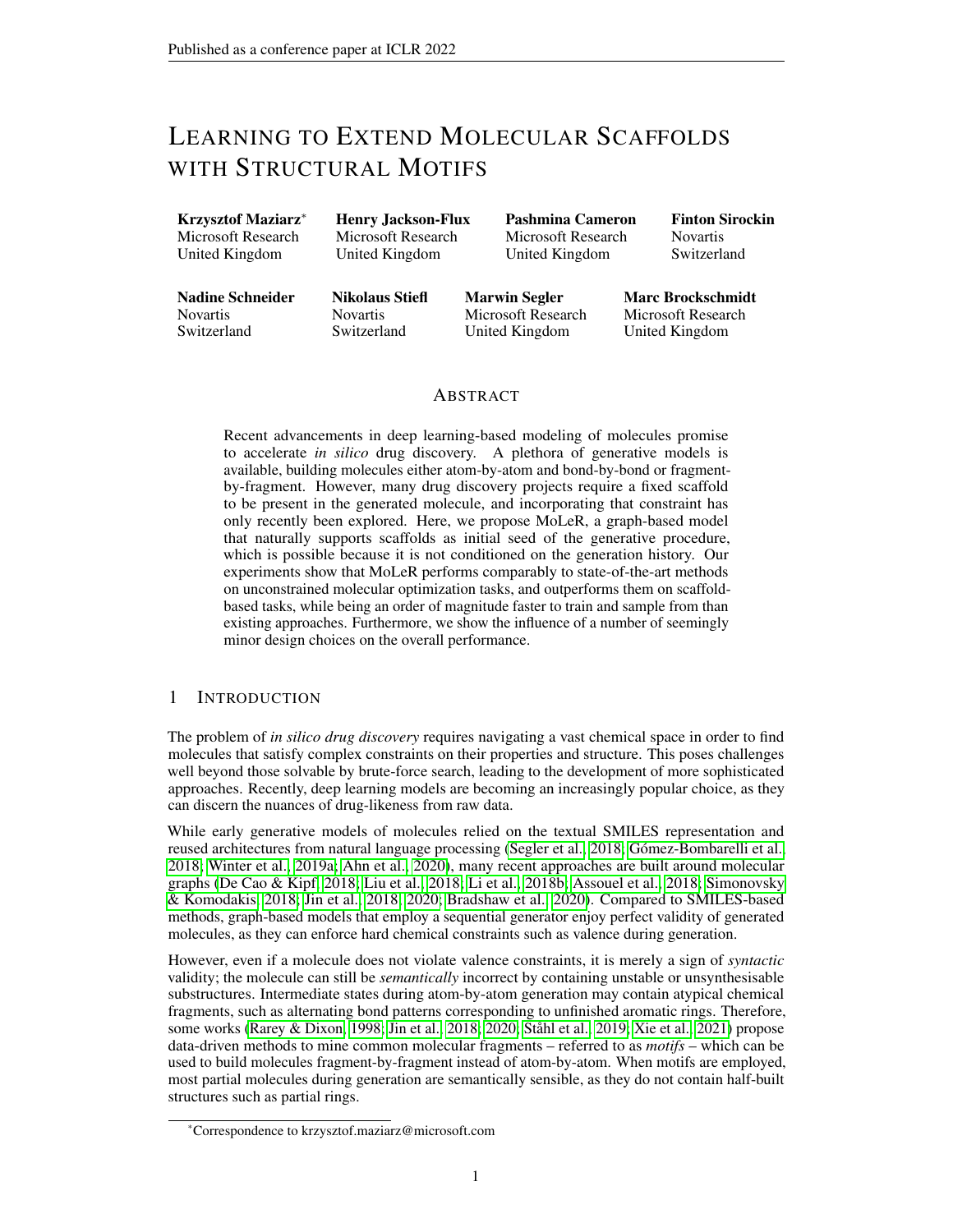# 6 ETHICS STATEMENT

As we consider our work to be fundamental research, there are no direct ethical risks or societal consequences; these have to be analyzed per concrete applications. Broadly speaking, tools such as MoLeR can be widely beneficial for the pharmaceutical industry. However, note that while MoLeR performs optimization tasks that would otherwise be done manually by medicinal chemists, it is unlikely to be considered a replacement for them, and rather an enhancement to their creative process.

#### 7 ACKNOWLEDGMENTS

We would like to thank Hubert Misztela, Michał Pikusa and William Jose Godinez Navarro for work on the JT-VAE baseline. Moreover, we want to acknowledge the larger team (Ashok Thillaisundaram, Jessica Lanini, Megan Stanley, Nikolas Fechner, Paweł Czyz, Richard Lewis, Sarah Lewis and Qurrat ˙ Ul Ain) for engaging in helpful discussions.

#### **REFERENCES**

- <span id="page-9-10"></span>Martín Abadi, Paul Barham, Jianmin Chen, Zhifeng Chen, Andy Davis, Jeffrey Dean, Matthieu Devin, Sanjay Ghemawat, Geoffrey Irving, Michael Isard, et al. Tensorflow: A system for large-scale machine learning. In *12th USENIX symposium on operating systems design and implementation (OSDI 16)*, pp. 265–283, 2016.
- <span id="page-9-0"></span>Sungsoo Ahn, Junsu Kim, Hankook Lee, and Jinwoo Shin. Guiding deep molecular optimization with genetic exploration. *arXiv preprint arXiv:2007.04897*, 2020.
- <span id="page-9-11"></span>Apixaban. Pubchem compound summary for cid 10182969, apixaban. November, 2021. URL <https://pubchem.ncbi.nlm.nih.gov/compound/Apixaban>.
- <span id="page-9-4"></span>Josep Arús-Pous, Atanas Patronov, Esben Jannik Bjerrum, Christian Tyrchan, Jean-Louis Reymond, Hongming Chen, and Ola Engkvist. Smiles-based deep generative scaffold decorator for de-novo drug design. *Journal of cheminformatics*, 12:1–18, 2020.
- <span id="page-9-2"></span>Rim Assouel, Mohamed Ahmed, Marwin H Segler, Amir Saffari, and Yoshua Bengio. Defactor: Differentiable edge factorization-based probabilistic graph generation. *arXiv preprint arXiv:1811.09766*, 2018.
- <span id="page-9-9"></span>Jimmy Lei Ba, Jamie Ryan Kiros, and Geoffrey E Hinton. Layer normalization. *arXiv preprint arXiv:1607.06450*, 2016.
- <span id="page-9-6"></span>Samuel R. Bowman, Luke Vilnis, Oriol Vinyals, Andrew Dai, Rafal Jozefowicz, and Samy Bengio. Generating sentences from a continuous space. In *Proceedings of The 20th SIGNLL Conference on Computational Natural Language Learning*, pp. 10–21, 2016.
- <span id="page-9-3"></span>John Bradshaw, Brooks Paige, Matt J Kusner, Marwin HS Segler, and José Miguel Hernández-Lobato. Barking up the right tree: an approach to search over molecule synthesis dags. *arXiv preprint arXiv:2012.11522*, 2020.
- <span id="page-9-5"></span>Marc Brockschmidt. GNN-film: Graph neural networks with feature-wise linear modulation. In *International Conference on Machine Learning*, pp. 1144–1152. PMLR, 2020.
- <span id="page-9-7"></span>Nathan Brown, Marco Fiscato, Marwin HS Segler, and Alain C Vaucher. Guacamol: benchmarking models for de novo molecular design. *Journal of chemical information and modeling*, 59(3): 1096–1108, 2019.
- <span id="page-9-8"></span>Gabriele Corso, Luca Cavalleri, Dominique Beaini, Pietro Liò, and Petar Veličković. Principal neighbourhood aggregation for graph nets. *arXiv preprint arXiv:2004.05718*, 2020.
- <span id="page-9-1"></span>Nicola De Cao and Thomas Kipf. Molgan: An implicit generative model for small molecular graphs. *arXiv preprint arXiv:1805.11973*, 2018.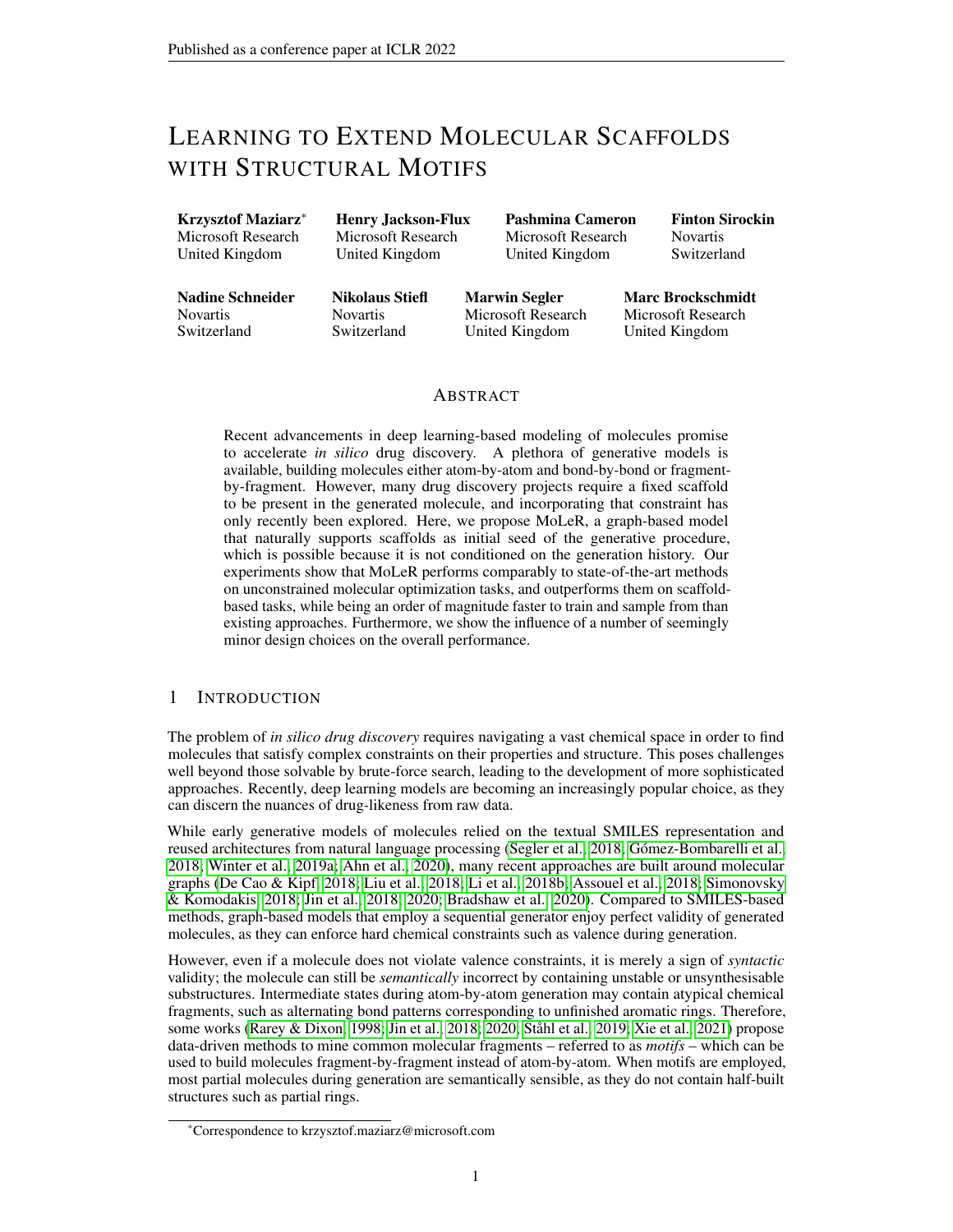- <span id="page-10-14"></span>Jörg Degen, Christof Wegscheid-Gerlach, Andrea Zaliani, and Matthias Rarey. On the art of compiling and using'drug-like'chemical fragment spaces. *ChemMedChem: Chemistry Enabling Drug Discovery*, 3(10):1503–1507, 2008.
- <span id="page-10-16"></span>Justin Gilmer, Samuel S Schoenholz, Patrick F Riley, Oriol Vinyals, and George E Dahl. Neural message passing for quantum chemistry. *arXiv preprint arXiv:1704.01212*, 2017.
- <span id="page-10-0"></span>Rafael Gómez-Bombarelli, Jennifer N Wei, David Duvenaud, José Miguel Hernández-Lobato, Benjamín Sánchez-Lengeling, Dennis Sheberla, Jorge Aguilera-Iparraguirre, Timothy D Hirzel, Ryan P Adams, and Alán Aspuru-Guzik. Automatic chemical design using a data-driven continuous representation of molecules. *ACS central science*, 4(2):268–276, 2018.
- <span id="page-10-3"></span>Wengong Jin, Regina Barzilay, and Tommi Jaakkola. Junction tree variational autoencoder for molecular graph generation. *arXiv preprint arXiv:1802.04364*, 2018.
- <span id="page-10-4"></span>Wengong Jin, Regina Barzilay, and Tommi Jaakkola. Hierarchical generation of molecular graphs using structural motifs. *arXiv preprint arXiv:2002.03230*, 2020.
- <span id="page-10-18"></span>Diederik P Kingma and Jimmy Ba. Adam: A method for stochastic optimization. *arXiv preprint arXiv:1412.6980*, 2014.
- <span id="page-10-11"></span>Diederik P Kingma and Max Welling. Auto-encoding variational bayes. *arXiv preprint arXiv:1312.6114*, 2013.
- <span id="page-10-10"></span>Thomas N Kipf and Max Welling. Semi-supervised classification with graph convolutional networks. *arXiv preprint arXiv:1609.02907*, 2016.
- <span id="page-10-8"></span>Greg Landrum et al. Rdkit: Open-source cheminformatics. 2006. URL [http://www.rdkit.](http://www.rdkit.org) [org](http://www.rdkit.org).
- <span id="page-10-7"></span>Maxime Langevin, Hervé Minoux, Maximilien Levesque, and Marc Bianciotto. Scaffold-constrained molecular generation. *Journal of Chemical Information and Modeling*, 2020.
- <span id="page-10-19"></span>Lenacapavir. Pubchem compound summary for cid 133082658, lenacapavir. November, 2021. URL <https://pubchem.ncbi.nlm.nih.gov/compound/Lenacapavir>.
- <span id="page-10-15"></span>Yibo Li, Liangren Zhang, and Zhenming Liu. Multi-objective de novo drug design with conditional graph generative model. *Journal of cheminformatics*, 10(1):1–24, 2018a.
- <span id="page-10-6"></span>Yibo Li, Jianxing Hu, Yanxing Wang, Jielong Zhou, Liangren Zhang, and Zhenming Liu. Deepscaffold: A comprehensive tool for scaffold-based de novo drug discovery using deep learning. *Journal of chemical information and modeling*, 60(1):77–91, 2019.
- <span id="page-10-12"></span>Yifeng Li, Hsu Kiang Ooi, and Alain Tchagang. Deep evolutionary learning for molecular design, 2021. URL [https://openreview.net/forum?id=Fo6S5-3Dx\\_](https://openreview.net/forum?id=Fo6S5-3Dx_).
- <span id="page-10-9"></span>Yujia Li, Daniel Tarlow, Marc Brockschmidt, and Richard Zemel. Gated graph sequence neural networks. *arXiv preprint arXiv:1511.05493*, 2015.
- <span id="page-10-2"></span>Yujia Li, Oriol Vinyals, Chris Dyer, Razvan Pascanu, and Peter Battaglia. Learning deep generative models of graphs. *arXiv preprint arXiv:1803.03324*, 2018b.
- <span id="page-10-13"></span>Renjie Liao, Yujia Li, Yang Song, Shenlong Wang, Charlie Nash, William L Hamilton, David Duvenaud, Raquel Urtasun, and Richard S Zemel. Efficient graph generation with graph recurrent attention networks. *arXiv preprint arXiv:1910.00760*, 2019.
- <span id="page-10-5"></span>Jaechang Lim, Sang-Yeon Hwang, Seungsu Kim, Seokhyun Moon, and Woo Youn Kim. Scaffoldbased molecular design using graph generative model. *arXiv preprint arXiv:1905.13639*, 2019.
- <span id="page-10-1"></span>Qi Liu, Miltiadis Allamanis, Marc Brockschmidt, and Alexander Gaunt. Constrained graph variational autoencoders for molecule design. *Advances in neural information processing systems*, 31:7795– 7804, 2018.
- <span id="page-10-17"></span>Andrew L Maas, Awni Y Hannun, and Andrew Y Ng. Rectifier nonlinearities improve neural network acoustic models. In *Proc. icml*, volume 30, pp. 3. Citeseer, 2013.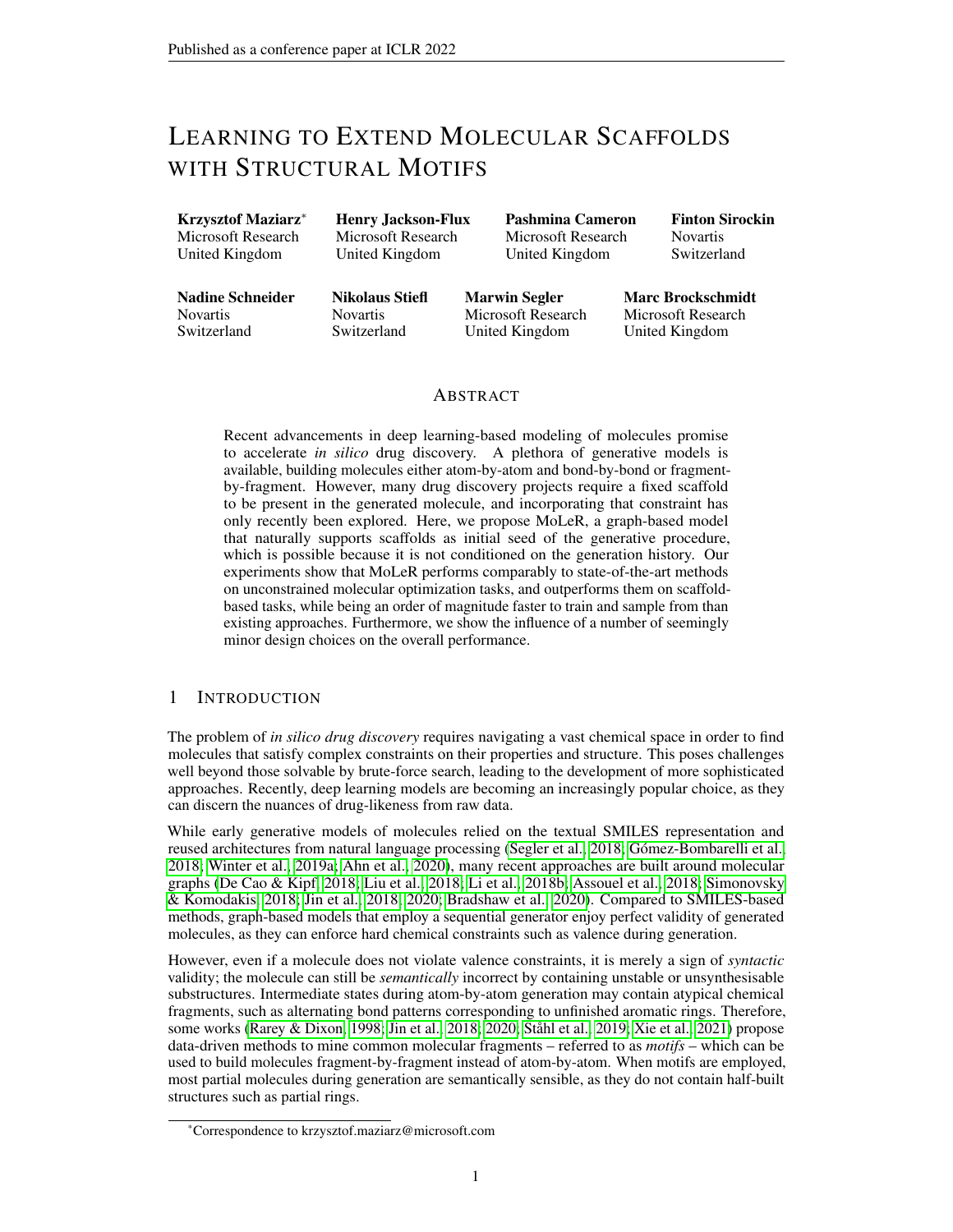- <span id="page-11-11"></span>Rocío Mercado, Tobias Rastemo, Edvard Lindelöf, Günter Klambauer, Ola Engkvist, Hongming Chen, and Esben Jannik Bjerrum. Graph networks for molecular design. *Machine Learning: Science and Technology*, 2020.
- <span id="page-11-13"></span>Adam Paszke, Sam Gross, Francisco Massa, Adam Lerer, James Bradbury, Gregory Chanan, Trevor Killeen, Zeming Lin, Natalia Gimelshein, Luca Antiga, Alban Desmaison, Andreas Kopf, Edward Yang, Zachary DeVito, Martin Raison, Alykhan Tejani, Sasank Chilamkurthy, Benoit Steiner, Lu Fang, Junjie Bai, and Soumith Chintala. Pytorch: An imperative style, high-performance deep learning library. In H. Wallach, H. Larochelle, A. Beygelzimer, F. d'Alché-Buc, E. Fox, and R. Garnett (eds.), *Advances in Neural Information Processing Systems 32*, pp. 8024–8035. Curran Associates, Inc., 2019.
- <span id="page-11-4"></span>Agnieszka Pocha, Tomasz Danel, and Łukasz Maziarka. Comparison of atom representations in graph neural networks for molecular property prediction. *arXiv preprint arXiv:2012.04444*, 2020.
- <span id="page-11-6"></span>Kristina Preuer, Philipp Renz, Thomas Unterthiner, Sepp Hochreiter, and Günter Klambauer. Frechet chemnet distance: a metric for generative models for molecules in drug discovery. *Journal of chemical information and modeling*, 58(9):1736–1741, 2018.
- <span id="page-11-7"></span>PubChem CID 12658820. Pubchem compound summary for cid 12658820 1,4-Dihydroquinoline. January, 2021. URL [https://pubchem.ncbi.nlm.nih.gov/compound/1\\_](https://pubchem.ncbi.nlm.nih.gov/compound/1_4-Dihydroquinoline) 4-Di hydroqui nol i ne.
- <span id="page-11-15"></span>PubChem CID 57732551. Pubchem compound summary for cid 57732551 1,3-Dimethylquinolin-4(1H)-one. January, 2021. URL [https://pubchem.ncbi.nlm.nih.gov/compound/](https://pubchem.ncbi.nlm.nih.gov/compound/1_3-Dimethylquinolin-4_1H_-one) [1\\_3-Dimethylquinolin-4\\_1H\\_-one](https://pubchem.ncbi.nlm.nih.gov/compound/1_3-Dimethylquinolin-4_1H_-one).
- <span id="page-11-10"></span>PubChem CID 7375. Pubchem compound summary for cid 7375, 3-(trifluoromethyl)aniline. January, 2021. URL [https://pubchem.ncbi.nlm.nih.gov/compound/3-\\_](https://pubchem.ncbi.nlm.nih.gov/compound/3-_Trifluoromethyl_aniline) [Trifluoromethyl\\_aniline](https://pubchem.ncbi.nlm.nih.gov/compound/3-_Trifluoromethyl_aniline).
- <span id="page-11-2"></span>Matthias Rarey and J Scott Dixon. Feature trees: a new molecular similarity measure based on tree matching. *Journal of computer-aided molecular design*, 12(5):471–490, 1998.
- <span id="page-11-8"></span>Philipp Renz, Dries Van Rompaey, Jörg Kurt Wegner, Sepp Hochreiter, and Günter Klambauer. On failure modes of molecule generators and optimizers. 2020.
- <span id="page-11-12"></span>Mikołaj Sacha, Mikołaj Błaż, Piotr Byrski, Paweł Włodarczyk-Pruszyński, and Stanisław Jastrzębski. Molecule edit graph attention network: Modeling chemical reactions as sequences of graph edits. *arXiv preprint arXiv:2006.15426*, 2020.
- <span id="page-11-5"></span>Nadine Schneider, Roger A Sayle, and Gregory A Landrum. Get your atoms in order - an open-source implementation of a novel and robust molecular canonicalization algorithm. *Journal of chemical information and modeling*, 55(10):2111–2120, 2015.
- <span id="page-11-9"></span>Ansgar Schuffenhauer. Computational methods for scaffold hopping. *Wiley Interdisciplinary Reviews: Computational Molecular Science*, 2(6):842–867, 2012.
- <span id="page-11-3"></span>Ansgar Schuffenhauer, Peter Ertl, Silvio Roggo, Stefan Wetzel, Marcus A Koch, and Herbert Waldmann. The scaffold tree- visualization of the scaffold universe by hierarchical scaffold classification. *Journal of chemical information and modeling*, 47(1):47–58, 2007.
- <span id="page-11-0"></span>Marwin HS Segler, Thierry Kogej, Christian Tyrchan, and Mark P Waller. Generating focused molecule libraries for drug discovery with recurrent neural networks. *ACS central science*, 4(1): 120–131, 2018.
- <span id="page-11-14"></span>Sildenafil. Pubchem compound summary for cid 135398744, sildenafil. November, 2021. URL <https://pubchem.ncbi.nlm.nih.gov/compound/Sildenafil>.
- <span id="page-11-1"></span>Martin Simonovsky and Nikos Komodakis. Graphvae: Towards generation of small graphs using variational autoencoders. In *International Conference on Artificial Neural Networks*, pp. 412–422. Springer, 2018.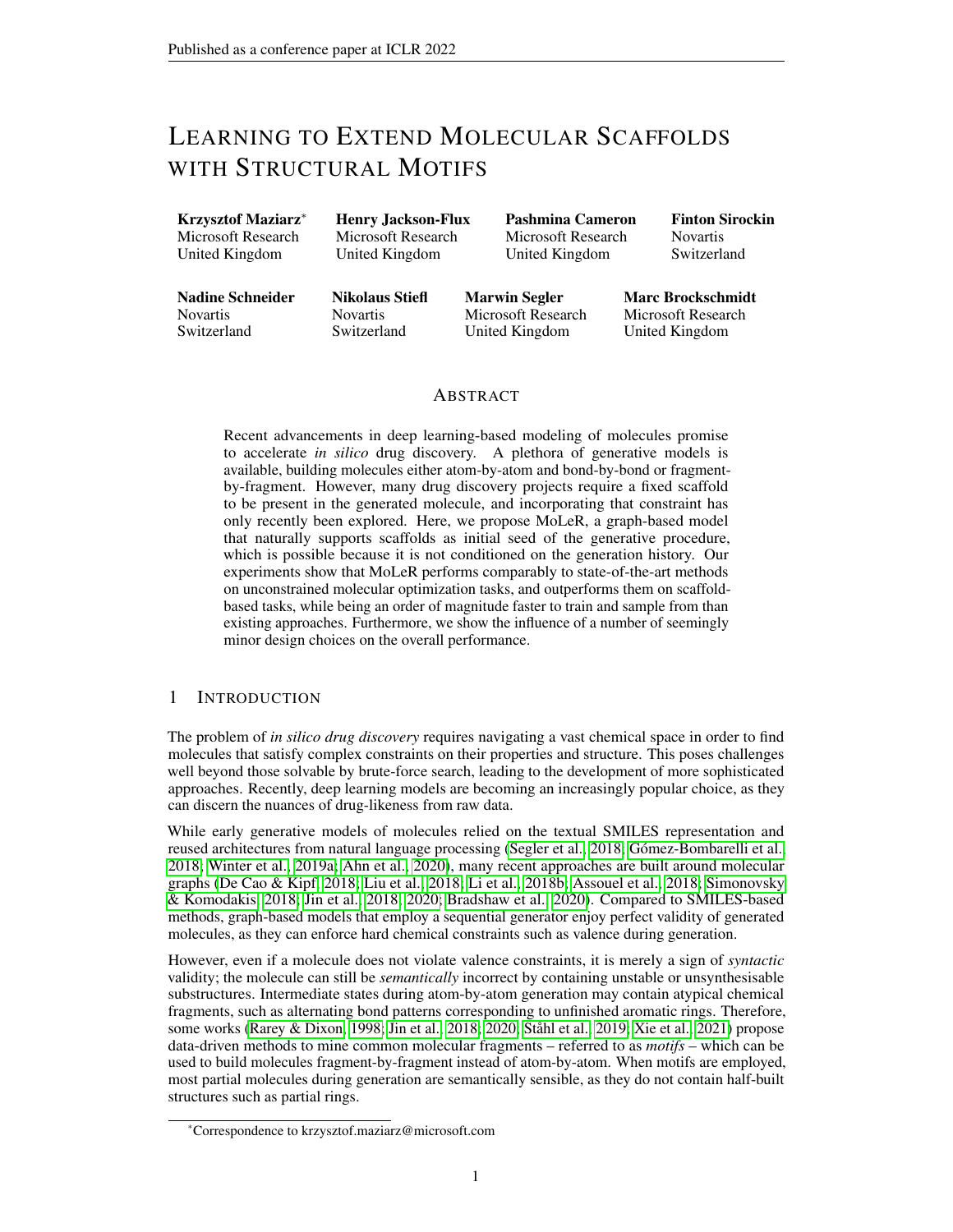- <span id="page-12-1"></span>Niclas Ståhl, Goran Falkman, Alexander Karlsson, Gunnar Mathiason, and Jonas Bostrom. Deep reinforcement learning for multiparameter optimization in de novo drug design. *Journal of chemical information and modeling*, 59(7):3166–3176, 2019.
- <span id="page-12-0"></span>Robin Winter, Floriane Montanari, Frank Noé, and Djork-Arné Clevert. Learning continuous and data-driven molecular descriptors by translating equivalent chemical representations. *Chemical science*, 10(6):1692–1701, 2019a.
- <span id="page-12-3"></span>Robin Winter, Floriane Montanari, Andreas Steffen, Hans Briem, Frank Noé, and Djork-Arné Clevert. Efficient multi-objective molecular optimization in a continuous latent space. *Chem. Sci.*, 10: 8016–8024, 2019b. doi: 10.1039/C9SC01928F. URL [http://dx.doi.org/10.1039/](http://dx.doi.org/10.1039/C9SC01928F) [C9SC01928F](http://dx.doi.org/10.1039/C9SC01928F).
- <span id="page-12-7"></span>Xarelto. Pubchem compound summary for cid 6433119, xarelto. November, 2021. URL [https:](https://pubchem.ncbi.nlm.nih.gov/compound/6433119) [//pubchem.ncbi.nlm.nih.gov/compound/6433119](https://pubchem.ncbi.nlm.nih.gov/compound/6433119).
- <span id="page-12-2"></span>Yutong Xie, Chence Shi, Hao Zhou, Yuwei Yang, Weinan Zhang, Yong Yu, and Lei Li. Mars: Markov molecular sampling for multi-objective drug discovery. *arXiv preprint arXiv:2103.10432*, 2021.
- <span id="page-12-5"></span>Chencheng Xu, Qiao Liu, Minlie Huang, and Tao Jiang. Reinforced molecular optimization with neighborhood-controlled grammars. *arXiv preprint arXiv:2011.07225*, 2020.
- <span id="page-12-4"></span>Keyulu Xu, Weihua Hu, Jure Leskovec, and Stefanie Jegelka. How powerful are graph neural networks? *arXiv preprint arXiv:1810.00826*, 2018.
- <span id="page-12-6"></span>Jiaxuan You, Bowen Liu, Rex Ying, Vijay Pande, and Jure Leskovec. Graph convolutional policy network for goal-directed molecular graph generation. *arXiv preprint arXiv:1806.02473*, 2018.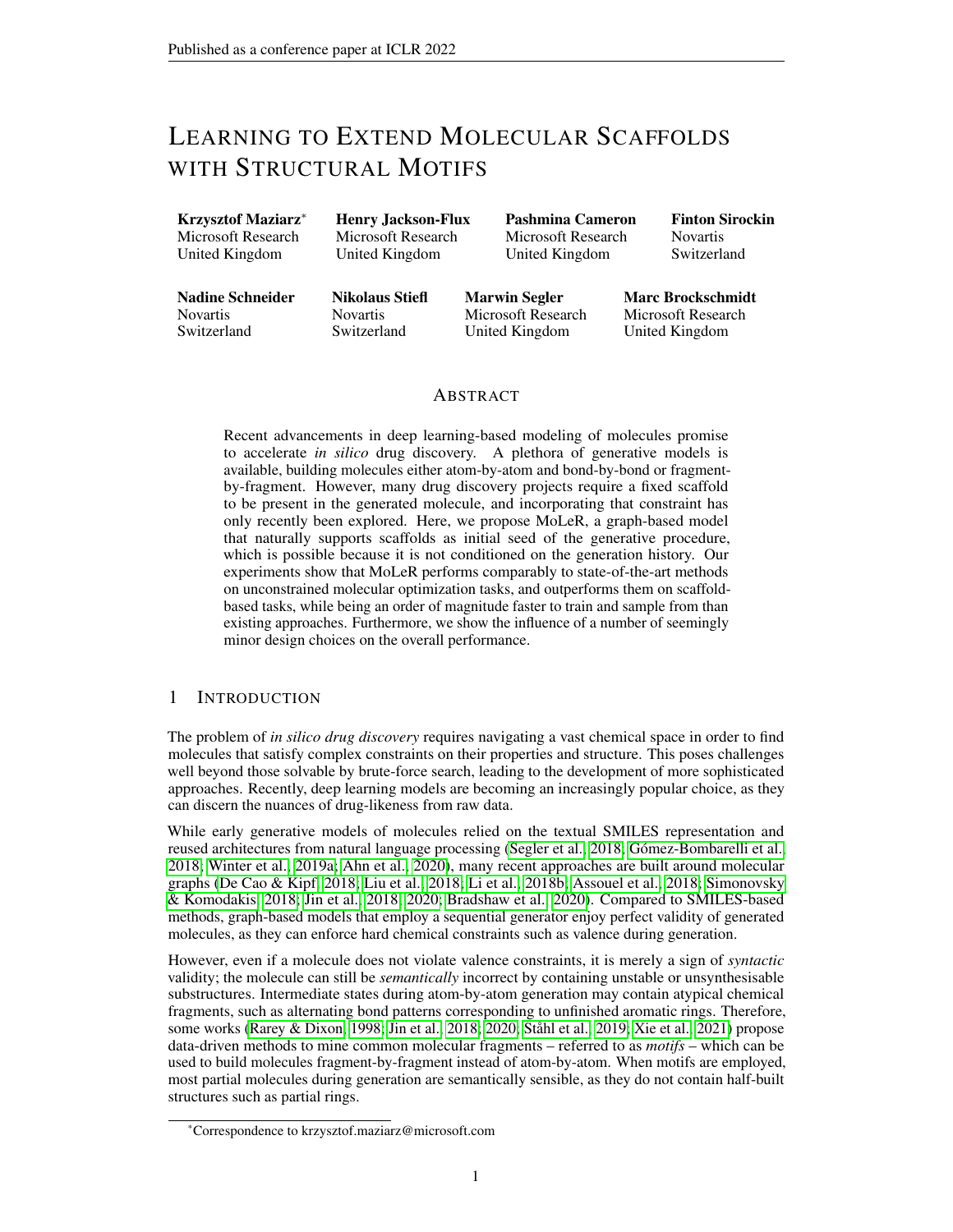### <span id="page-13-0"></span>A BACKGROUND: GRAPH NEURAL NETWORKS

In this work we consider graphs  $\mathcal{G} = (\mathcal{V}, \mathcal{E})$  with vertices  $\mathcal{V}$  and edges  $\mathcal{E}$ . In the case of molecules, edges E correspond to bonds between pairs of atoms, and are thus *typed*, with each bond being either single, double or triple. Formally

 $\mathcal{E} \subseteq \mathcal{V} \times \{\text{single, double, triple}\}\times \mathcal{V}$ 

Note that while cheminformatics tools such as RDKit also distinguish a fourth type of bonds, called *aromatic*, generating aromatic rings in a step-by-step fashion is known to be challenging [\(Jin et al.,](#page-10-3) [2018\)](#page-10-3). Thus, during preprocessing we convert aromatic rings to alternating single and double bonds, following a process called *kekulization*.

Given  $G$ , we learn node and graph representations using Graph Neural Networks. The network begins with starting node representations  $\{\bar{h}_v^0 : v \in \mathcal{V}\}$ ; in our case, we set these to linear projections of the node features  $h_v^{(init)}$ . Each GNN layer propagates node representations  $\{h_v^t : v \in V\}$  to compute  $\{h_v^{t+1} : v \in V\}$  using message passing [\(Gilmer et al., 2017\)](#page-10-16):

$$
h^{t+1}_v = f(h^t_v, \texttt{aggregate}(\{m_\ell(h^t_v, h^t_u) : (v, \ell, u) \in \mathcal{E}\}))
$$

where  $m_\ell$  computes the message between two nodes connected by an edge of type  $\ell$ , aggregate combines all messages received by a given node, and  $f$  computes the new node representation given the old representation and the aggregated messages. A common choice is to use a linear layer for every  $m_l$ , a pointwise sum for aggregate, and a GRU update for  $f$  [\(Li et al., 2015\)](#page-10-9), but many other variants exist [\(Brockschmidt, 2020;](#page-9-5) [Corso et al., 2020\)](#page-9-8).

After L layers of message passing we obtain final representations  $\{h_v^L : v \in V\}$ , with  $h_v^L$ summarizing the  $L$ -hop neighborhood of  $v$ . These representations can be pooled to form a graph-level representation by using any permutation-invariant aggregator, such as a weighted sum.

#### <span id="page-13-1"></span>B ARCHITECTURE

The backbone of our architecture consists of two GNNs: one used to encode the input molecule, and the other used to encode the current partial graph. Both GNNs have the same architecture, but are otherwise completely separate, and do not share any parameters.

To implement our GNNs, we employ the GNN-MLP layer [\(Brockschmidt, 2020\)](#page-9-5). We use 12 layers with separate parameters, Leaky ReLU non-linearities [\(Maas et al., 2013\)](#page-10-17), and LayerNorm [\(Ba](#page-9-9) [et al., 2016\)](#page-9-9) after every GNN layer. If using motifs, we concatenate the atom features with a motif embedding of size 64, and then linearly project the result back into 64 dimensions. We use 64 as the hidden dimension throughout all GNN layers, guided by early experiments showing that wider hidden representations were less beneficial than a deeper GNN. Moreover, to improve the flow of gradients in the GNNs, we produce the final node-level feature vectors by concatenating both initial and intermediate node representations across all layers, resulting in feature vectors of size  $64 \cdot 13 = 832$ . Intuitively, this concatenation serves as a skip connection that shortens the path from the node features to the final representation.

To pool node-level representations into a graph-level representation, we use an expressive multiheaded aggregation scheme. The *i*-th aggregation head consists of two MLPs:  $s^i$  which computes a scalar aggregation score, and  $t^i$  which computes a transformed version of the node representation. These are then used to compute the *i*-th graph-level output  $o<sup>i</sup>$  according to

$$
w^{i} = \text{normalize}(\{s^{i}(h_{v}) : v \in \mathcal{V}\})
$$

$$
o^{i} = \sum_{v \in \mathcal{V}} w_{v}^{i} \cdot t^{i}(h_{v})
$$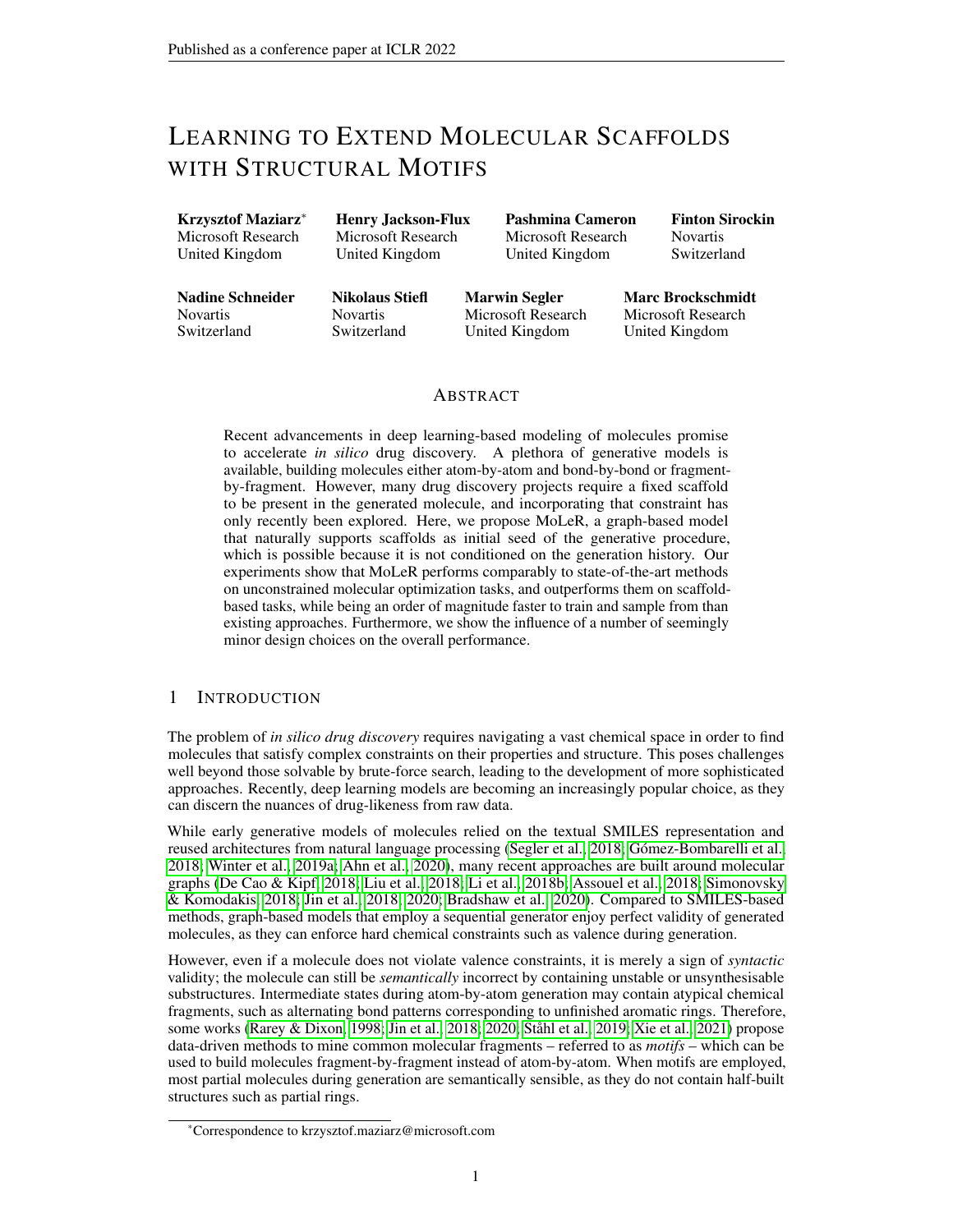Specifically, we compute the scores  $s^i(h_v)$  for all of the nodes, normalize across the graph using normalize, and then use them to construct a weighted sum of the transformed representations  $t^i(h_v)$ . For the normalization function we consider either passing the scores through a softmax (which results in a head that implements a weighted mean) or a sigmoid (weighted sum). We use 32 heads for the encoder GNN, and 16 heads for the partial graphs GNN. In both cases, half of the heads use a softmax normalization, while the other half uses sigmoid. The outputs from all heads are concatenated to form the final graph-level vector; as different heads use different normalization functions (softmax or sigmoid), this is in spirit related to Principal Neighborhood Aggregation [\(Corso et al., 2020\)](#page-9-8), but here used for graph-level readout instead of aggregating node-level messages.

Our node aggregation layer allows to construct a powerful graph-level representation; its dimensionality can be adjusted by varying the number of heads and the output dimension of the transformations  $t_i$ . For input graphs we use a 512-dimensional graph-level representation (which is then transformed to produce the mean and standard deviation of a 512-dimensional latent code  $z$ ), and for partial graphs we use 256 dimensions.

To implement the functions used in our decoder procedure (i.e., the neural networks implementing PickAtomOrMotif, PickAttachment, and PickBond in Algorithm [1\)](#page-2-0), we use simple multilayer perceptrons (MLPs).

The MLP for PickAtomOrMotif has to output a distribution over all atom and motif types and the special END\_GEN option. As input, it receives the latent code  $z$  and the partial molecule representation  $h_{mol}$ . As the number of choices is large, we use hidden layers which maintain high dimensionality (two hidden layers with dimension 256). Predicting the type of the first node in an empty graph would require encoding an *empty* partial molecule to obtain  $h_{mol}$ ; in practice, we side-step this technicality by using a separate MLP to predict the first node type, which takes as input only the latent encoding z.

In contrast, the networks for PickAttachment and PickBond are used as scorers (i.e. need to output a single value), therefore we use MLPs with hidden layers that gradually reduce dimensionality (concretely, three hidden layers with dimension 128, 64, 32, respectively). The MLPs for PickAttachment and PickBond take the latent code  $z$ , the partial molecule representation  $h_{mol}$ , and the representation  $h_v$  of each scored candidate node v. Finally, PickBond not only needs to predict the partner of a bond, but also one of three bond types (single, double and triple); for that we use an additional MLP with the same architecture as the scoring network, but used for classification.

# <span id="page-14-0"></span>C TRAINING AND INFERENCE

We train our model using the Adam optimizer [\(Kingma & Ba, 2014\)](#page-10-18). We found that adding an initial warm-up phase for the KL loss coefficient  $\lambda_{prior}$  (i.e. increasing it from 0 to a target value over the course of training) helps to stabilize the model. However, our warm-up phase is relatively short: we reach the target  $\lambda_{prior}$  in 5000 training steps, whereas full convergence requires around 200 000 steps. This is in contrast to [Jin et al.](#page-10-3) [\(2018\)](#page-10-3), which varies  $\lambda_{prior}$  (also referred to as  $\beta$ ) uniformly over the entire training. A short warm-up phase is beneficial, as it allows to perform early stopping based on reaching a plateau in validation loss; this cannot be done while  $\lambda_{prior}$  is being varied, as there is no clear notion of improvement if the training objective is changing.

When constructing minibatches during training, we combine the molecular graphs until a limit of 25 000 nodes is reached. We cap the total number of nodes rather than the total number of molecules, as that is more robust to varying sizes of molecules in the training data.

# C.1 HYPERPARAMETER TUNING

Due to a very large design space of GNNs, we performed only limited hyperparameter tuning during preliminary experiments. In our experience, improving the modeling (e.g. changing the motif vocabulary or generation order) tends to have a larger impact than tuning low-level GNN architectural choices. For hyperparameters describing the expressiveness of the model, such as the number of layers or hidden representation size, we set them to reasonably high values, which is feasible as our model is very efficient to train. We did not make an attempt to reduce model size; it is likely that a smaller model would give equivalent downstream performance.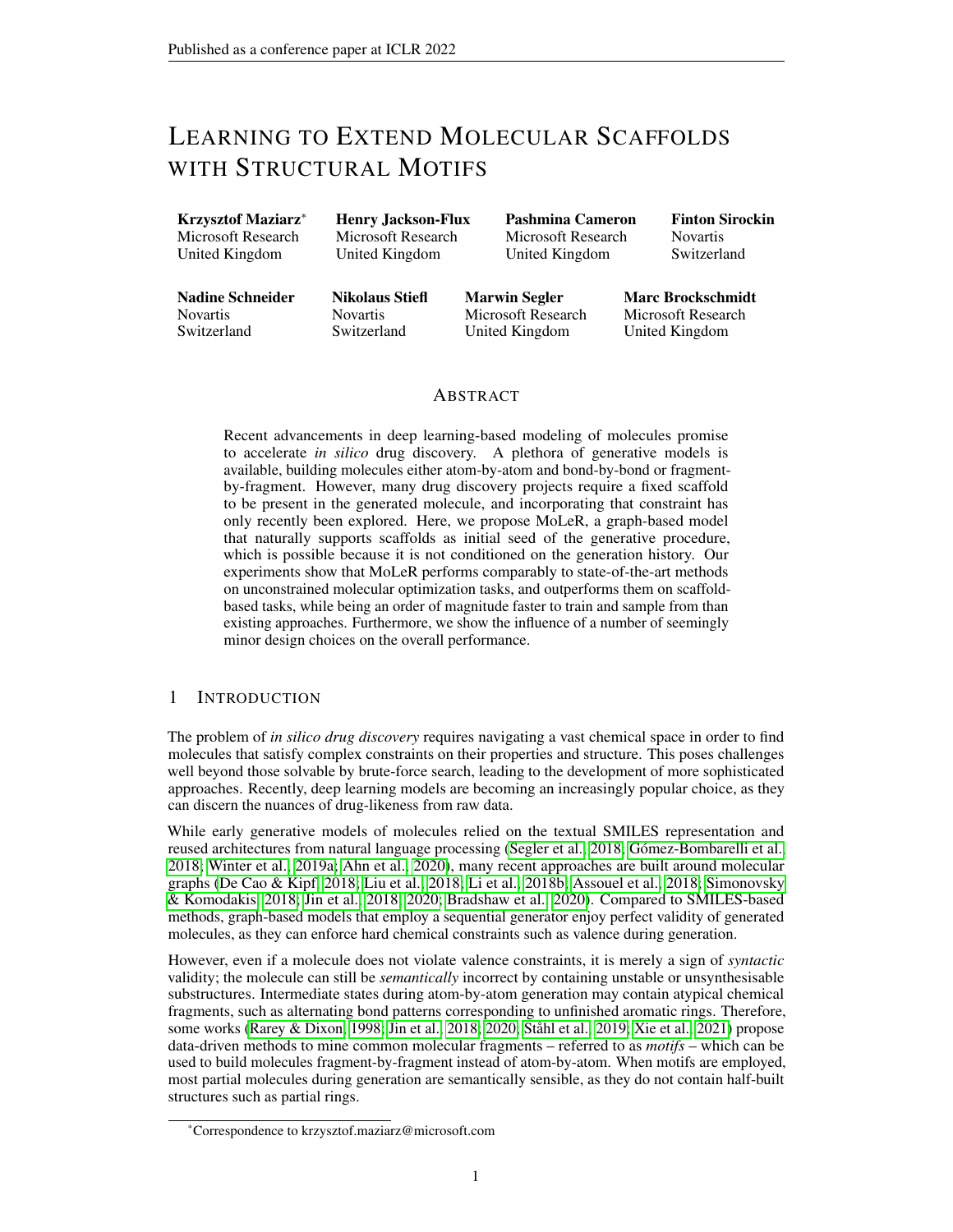One parameter that we found to be tricky to tune is the  $\lambda_{prior}$  coefficient that weighs the  $\mathcal{L}_{prior}$  loss term. An additional complication stems from the fact that we compute  $\mathcal{L}_{rec}$  as an average over the generation steps instead of a sum. While we made this design choice to make the loss scaling robust to training steps subsampling (i.e.  $\lambda_{prior}$  does not have to be adjusted if we use only a subset of steps at training time), it led to decreased robustness when *the difficulty of an average step* varies between experiments. Concretely, when a larger motif vocabulary is used, generating a molecule entails fewer steps, but those steps are harder on average, since the underlying classification tasks distinguish between more classes. In preliminary experiments, we noticed the optimal value of  $\lambda_{prior}$ increased with vocabulary size, closely following a logarithmic trend: doubling the motif vocabulary size translated to the optimum  $\lambda_{prior}$  increasing by 0.005. For vocabulary sizes up to 32 we used  $\lambda_{prior} = 0.01$ , and then followed the logarithmic trend described here. Note that, due to differences in the loss definitions, our value of  $\lambda_{prior}$  is not directly comparable to the values for  $\beta$  in  $\beta$ -VAE works.

Finally, varying the generation order and the size of the motif vocabulary explores different performance trade-offs depending on the downstream task. For all optimization benchmarks in Section [3](#page-4-0) we used 128 motifs; moreover, we chose the BFS order with a random starting point for unconstrained optimization, and the fully random order for scaffold-constrained optimization.

#### C.2 SOFTWARE AND HARDWARE

We performed all experiments on a single GPU. For all measurements in Table [1,](#page-4-1) we used a machine with a single Tesla K80 GPU. Our own implementations (MoLeR, CGVAE) are based on TensorFlow 2 [\(Abadi et al., 2016\)](#page-9-10), while the models of [Jin et al.](#page-10-3) [\(2018;](#page-10-3) [2020\)](#page-10-4) (JT-VAE, HierVAE) use PyTorch [\(Paszke et al., 2019\)](#page-11-13).

Training MoLeR requires first preprocessing the data, which takes up to one CPU day for GuacaMol, followed by training itself, which takes up to a few GPU days. While the generation benchmarks are cheap to run, optimization benchmarks are typically expensive. Each individual optimization benchmark takes between 6 and 130 hours of GPU time, depending on the details of the scoring function and size of the molecules that the algorithm ends up exploring. In particular, scaffold-based optimization benchmarks on average tend to be more compute intensive, as for full correctness the scoring functions need to verify that the scaffold is present (even though with MoLeR it is guaranteed to be included).

# C.3 OPTIMIZATION

To perform optimization we used the original MSO code of [Winter et al.](#page-12-3) [\(2019b\)](#page-12-3); we found that the default hyperparameters already resulted in good performance. However, we made two modifications to the algorithms to make the interplay of MSO and MoLeR smoother.

Deterministic encoding Despite being a black-box optimization method, MSO does use the *encoder* part of the generative model: first, to encode the seed molecules, but more interestingly, to re-encode molecules found in each step of optimization, adjusting the particle positions as  $x \leftarrow \text{encode}(decode(x));$  we hypothesise that the latter was introduced to "snap back" the particles to the latent space region "preferred" by the encoder. Unlike CDDD, MoLeR is a *variational* autoencoder, thus by design the encoding process is non-deterministic; this randomness interacts badly with MSO's re-encoding. Therefore, for all of our optimization experiments we made the MoLeR encoder deterministic by always returning the maximum likelihood latent code  $z$  (which coincides with the mean of the predicted Gaussian).

Latent code clipping One detail of MSO that we adapted to MoLeR is clipping of the particles' latent coordinates. [Winter et al.](#page-12-3) [\(2019b\)](#page-12-3) clip to a hypercube  $[-1,1]^D$  where  $D = 512$  is the latent space dimension; while this makes sense for an unregularized autoencoder such as CDDD, the output of MoLeR's encoder is regularized through the  $\mathcal{L}_{prior}$  loss term. Concretely, the mean of the distribution predicted by the encoder is penalized proportionally to its *norm*. This suggests that a ball may better approximate the encoder's distribution than a hypercube, which we indeed found to hold in practice. Therefore, for MoLeR we clip to a ball of fixed radius  $R = 10$ ; on the GuacaMol benchmarks [\(Brown et al., 2019\)](#page-9-7) this modification alone improved MoLeR's score from 0.77 to 0.82, while also improving quality from 0.74 to 0.76. We chose the radius R so that *almost all* encodings of training set molecules land within the corresponding ball.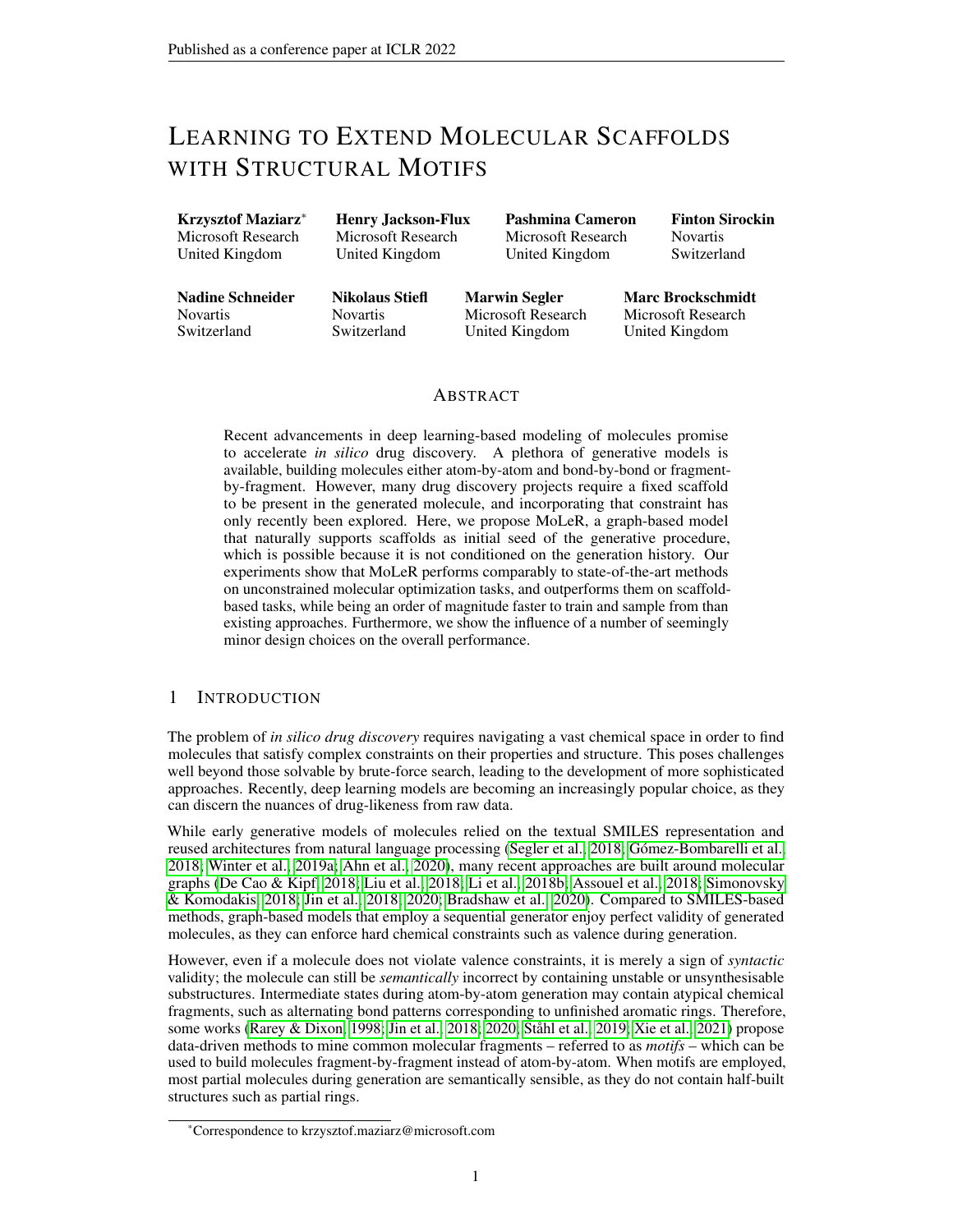# <span id="page-16-0"></span>D SAMPLES FROM THE PRIOR

 $\chi_I \to$  $\sim$   $\sim$   $\sim$ HO O  $\lambda$ O N H N I  $\lambda$   $\lambda$  $\tau$  )  $\overline{\phantom{a}}$ O O O N O N O N F O O O O N O N  $\sum_{n=1}^{\infty}$ N N NH N  $2^{\mathcal{N}}$ O+ N<sup>+</sup> O O- $\leftrightarrow$ F S O HN OH O NH NH O N H N O S F F F F O N NH2  $\overline{\zeta}$  $\boldsymbol{\vphantom{a}i}$ N N N H N N H O O HN O N HO N N O N H N N O N NHN  $\lambda$ N N N HN N O N F F F F N N N H  $\sim$ N O O N H NH2 O N O N H  $\Gamma$ O N<sup>+</sup> O O-O O Cl Bo N N  $\chi$ O- $\ell$  $\lambda$ NH O F N N N O N O N

Figure 6: Samples from the prior of a trained MoLeR model.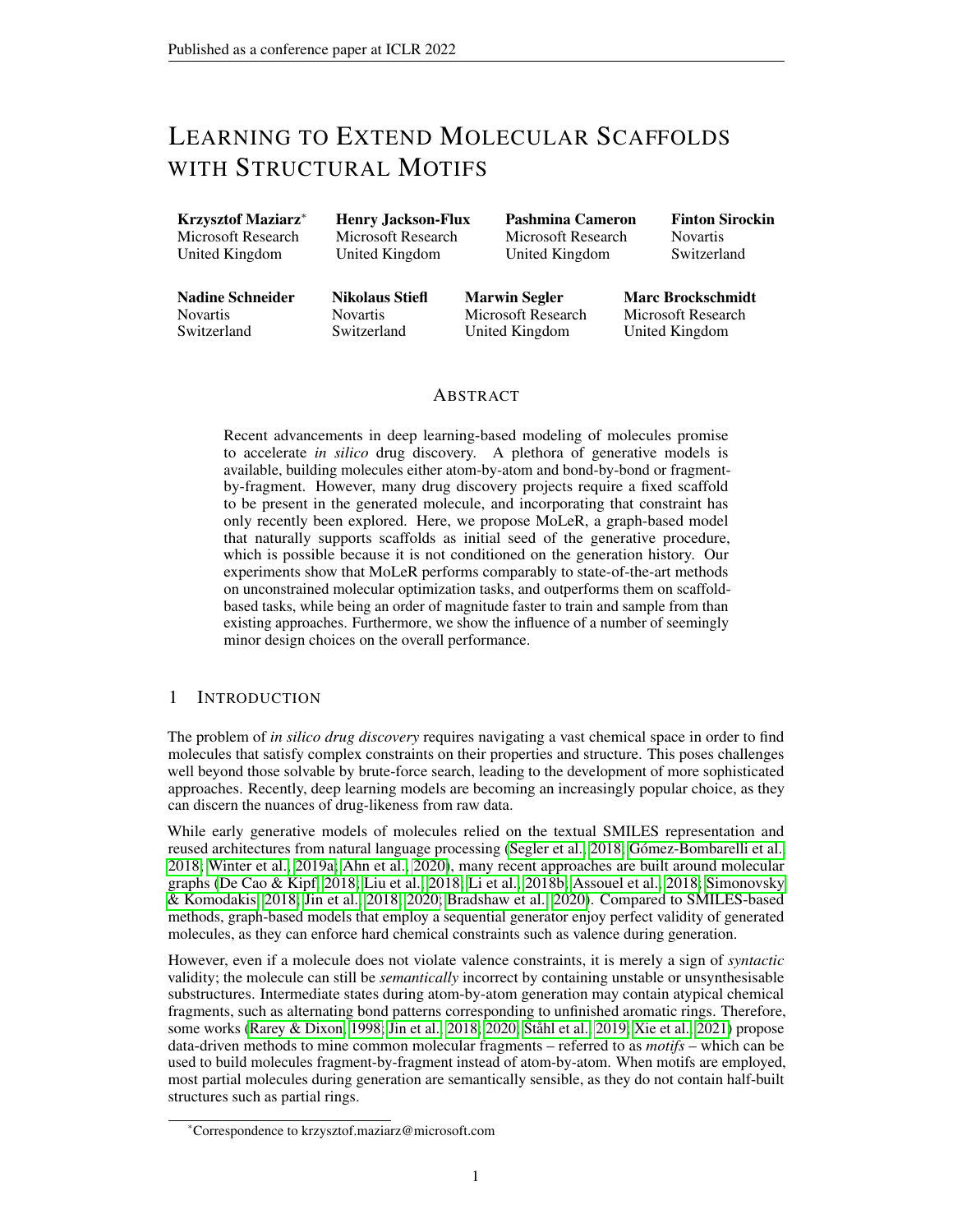# <span id="page-17-0"></span>E SCAFFOLD-BASED OPTIMIZATION BENCHMARKS

Our new scaffold-based benchmarks were inspired by real-world clinical candidates or marketed drugs, and employ large challenging scaffolds. The format closely follows the one used for tasks in Guacamol [\(Brown et al., 2019\)](#page-9-7); in all cases, the score is a task-specific real number in the  $[0, 1]$  range, with higher values being better, indicating how well the given molecules match a target molecular profile. To measure quality, we used the same quality filters as [Brown et al.](#page-9-7) [\(2019\)](#page-9-7).

Table 3: Targets and scaffolds used in our new scaffold-based optimization benchmarks.

<span id="page-17-2"></span>

We designed four tasks, three of which ask to maximize similarity towards a fixed target molecule (which may already have some of the required properties we care about in a drug discovery project

<span id="page-17-1"></span><sup>&</sup>lt;sup>1</sup>Pyrazol and phenyl have been exchanged to reduce similarity to the original molecule.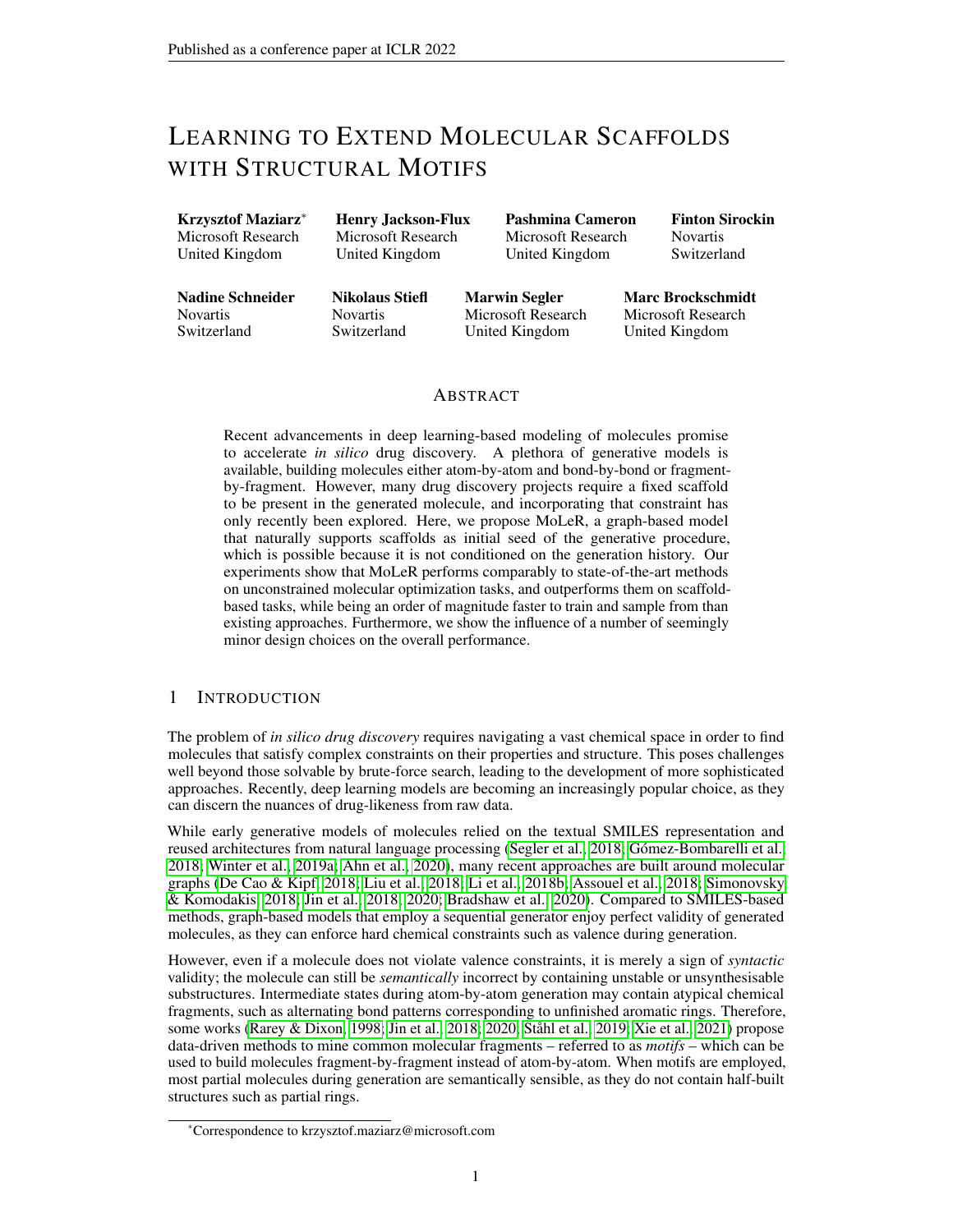e.g. binding), while enforcing the presence of a scaffold (which is not present in the target, making the task non-trivial). In real-world drug design, this scenario is known as scaffold hopping. Finally, the fourth task, apart from a scaffold, uses two target molecules, maximizing structural similarity to one [\(Xarelto\)](#page-12-7), while maintaining the properties of the other [\(Apixaban\)](#page-9-11). In Table [3](#page-17-2) we show all molecules used to define our tasks, along with references to the PubChem database. The target molecules have been inspired by existing drugs, however, to make the tasks harder, have in most cases been structurally modified such that they are not present in the Guacamol dataset, which is used by some of the algorithms (e.g. GraphGA, SMILES LSTM) to select the set of starting molecules.

#### <span id="page-18-0"></span>F LATENT SPACE NEIGHBORHOOD

In this section, we present more details on the latent space neighborhood learned by MoLeR. For the purpose of this analysis we fixed a scaffold [\(PubChem CID 57732551\)](#page-11-15), and chose an arbitrary molecule m that contains it. In order to visualize the neighborhood of  $m$ , we encode it, and then decode a 5 x 5 grid of neighboring latent codes centered at the encoding of m. To produce the grid, we choose two random orthogonal directions in the latent space, and then use binary search to select the smallest step size which results in all 25 latent points decoding to distinct molecules. We show the resulting latent neighborhood in Figure [7,](#page-18-1) where the scaffold is highlighted in each molecule. We see that the model is able to produce reasonable variations of  $m$ , while maintaining local smoothness, as most adjacent pairs of molecules are very similar. Moreover, we notice that the left-to-right direction is correlated with size, showing that the latent space respects basic chemical properties. If the same 25 latent codes are decoded without the scaffold constraint, only 9 of them end up containing the scaffold, while the other 16 contain similar but different substructures.

<span id="page-18-1"></span>

Figure 7: Latent space neighborhood of a fixed molecule containing a chemically relevant scaffold. Each latent code is decoded under a scaffold constraint, so that the desired scaffold (highlighted in red) is present in each molecule.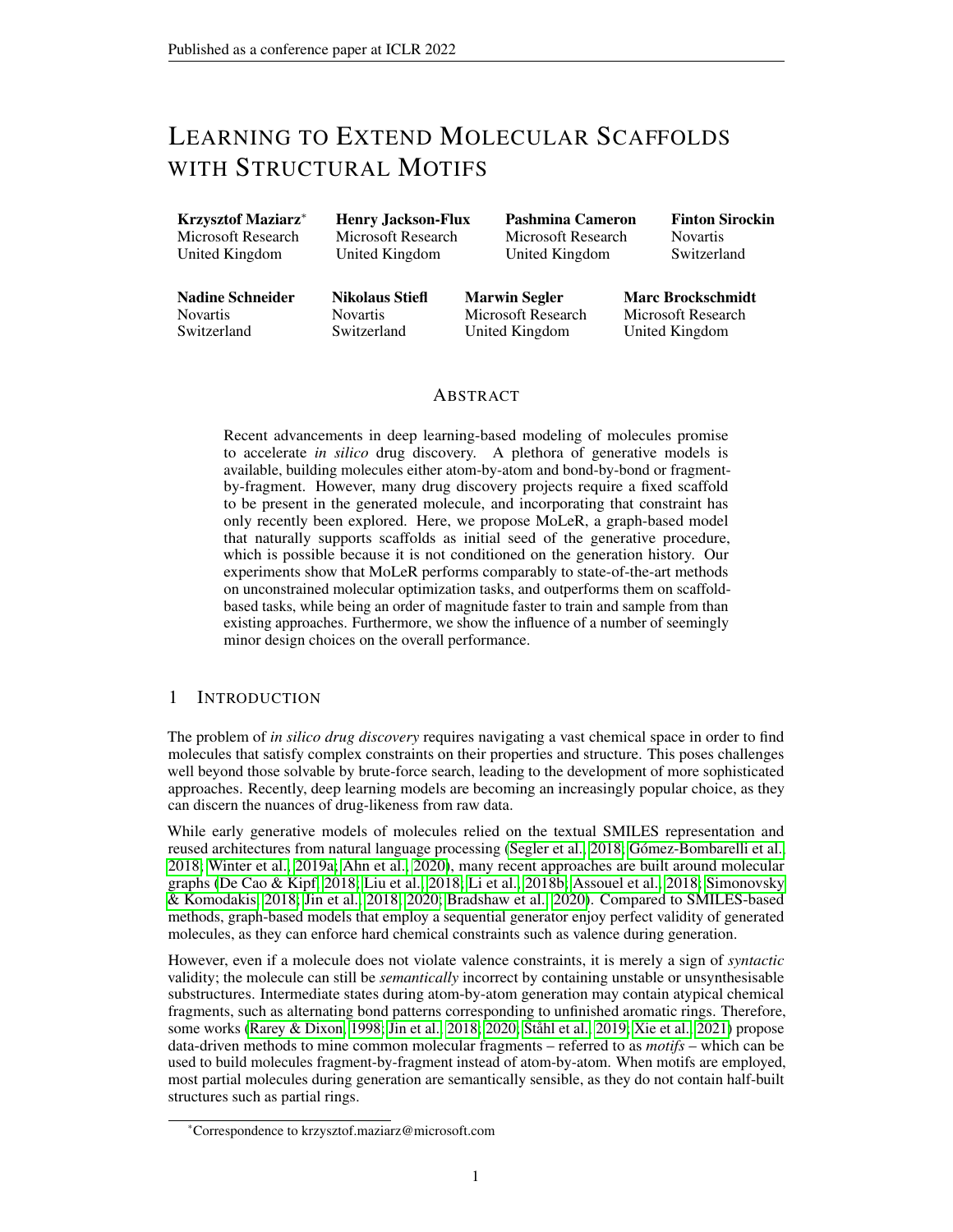# <span id="page-19-0"></span>G LEARNED MOTIF REPRESENTATIONS

To extract learned motif representations from a trained MoLeR model, we could use any of its weights that are motif-specific. We first examine the embedding layer in the *encoder*, which is used to construct atom features. Interestingly, we find that these embeddings do not cluster in any way, and even very similar motifs are assigned distant embeddings. We hypothesize that this is due to the use of a simple classification loss function for  $\mathcal{L}_{rec}$ , which asks to recover the exact motif type, and does not give a smaller penalty for predicting an incorrect but similar motif. Therefore, for two motifs that are similar on the atom level, it may be beneficial to place their embeddings further apart, since otherwise it would be hard for the GNN to differentiate them at all. We hope this observation can inspire future work to scale to very large motif vocabularies, but use domain knowledge to craft a soft reconstruction loss that respects motif similarity.

Now, we turn to a different set of motif embeddings, which we extract from the last layer of the next node prediction MLP in the *decoder*. This results in one weight vector per every output class (i.e. atom and motif type); in contrast to the encoder-side embeddings, the role of these weight vectors is *prediction* rather than *encoding*. We find that pairs of motif embeddings that have high cosine similarity indeed correspond to very similar motifs, which often differ in very subtle details of the molecular graph. We show some of the closest pairs in Figure [8.](#page-19-2)

<span id="page-19-2"></span>

Figure 8: Six pairs of similar motifs (one per column), as extracted from weights of a trained MoLeR model.

Finally, note that the motif embeddings discussed here (both encoder side and decoder side) were trained end-to-end with the rest of the model, and did not have direct access to graph structure or chemical features of motifs. Therefore, there is no bias that would make embeddings of similar motifs close, and this can only arise as a consequence of training.

# <span id="page-19-1"></span>H EFFECT OF USING MOTIFS ON OPTIMIZATION PERFORMANCE

In Figure [2](#page-5-0) we show how the choice of generation order and motif vocabulary size impact the samples generated by MoLeR. In Figure [9](#page-20-1) we mirror this analysis, looking at optimization performance on both groups of tasks reported in Table [2:](#page-6-0) original tasks of [Brown et al.](#page-9-7) [\(2019\)](#page-9-7), and our scaffold-based tasks.

For unconstrained optimization, we see that using motifs generally improves results for most generation orders, but the trends are much more noisy than in the case of generation performance. We speculate this may be caused by the fact that MoLeR is not directly trained for optimization performance, and thus we see more variance between reruns due to randomness.

For scaffold-constrained optimization, we see some improvement when motifs are introduced ( $0 \rightarrow$ 32), but there is no improvement with larger motif vocabularies, which we attribute to the fact that our scaffold-based tasks use very large scaffolds, and so their optimal decorations typically do not contain large or uncommon motifs. Finally, we note that MoLeR trained under a canonical order performs competitively in unconstrained optimization, but underperforms in scaffold-constrained optimization, matching the insights from Section [3.1.](#page-4-2)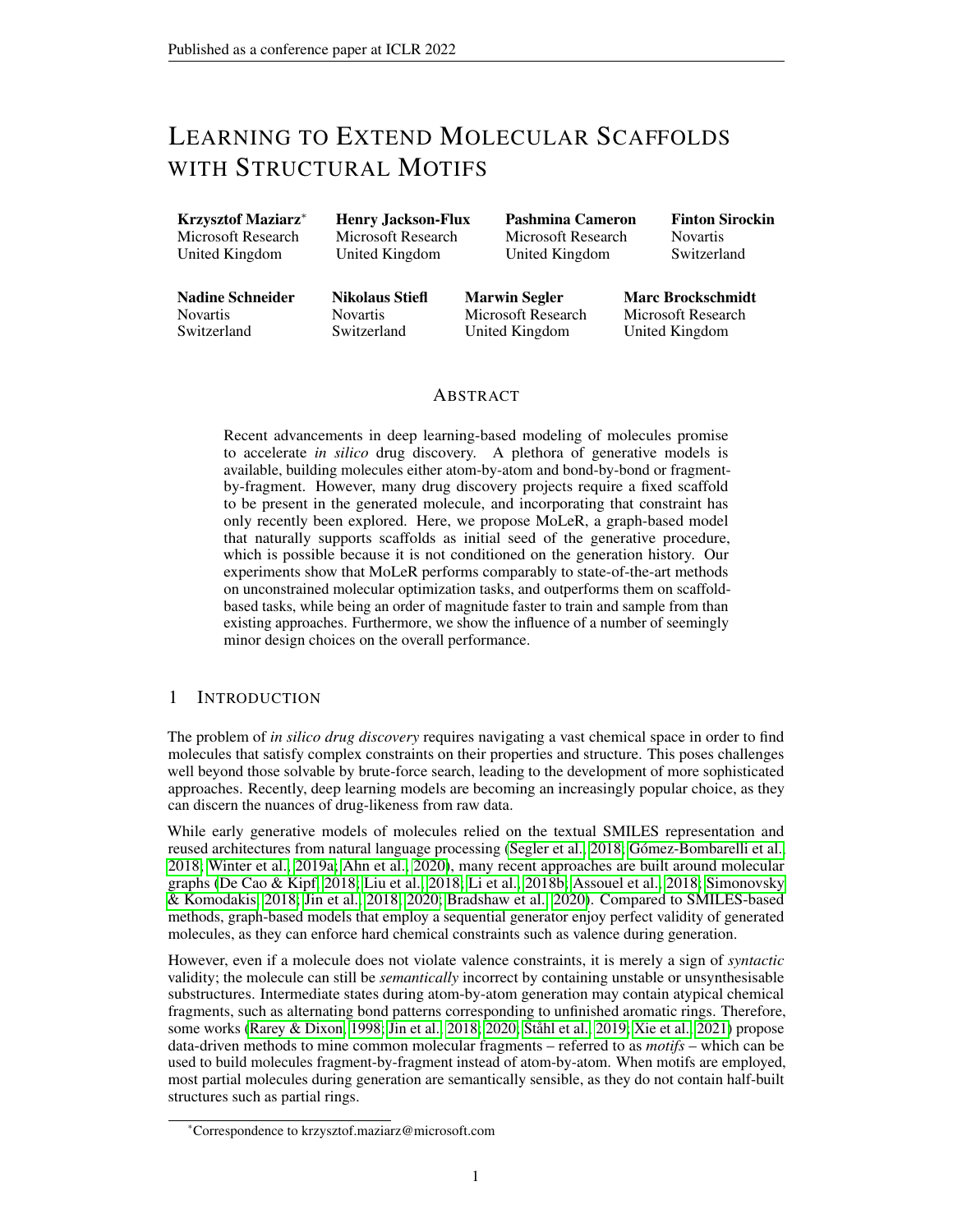<span id="page-20-1"></span>

Figure 9: Optimization performance (higher is better) for different generation orders and vocabulary sizes. We separately show the original GuacaMol benchmarks (left), and our new scaffold-based benchmarks (right).

### I ABLATION STUDIES

In this section, we perform ablation studies to understand the contribution of different design choices to MoLeR's performance.

#### <span id="page-20-0"></span>I.1 ADDING MOTIF EMBEDDINGS AS INPUT FEATURES

In Section [2.1,](#page-1-2) we introduced *motif embeddings*, which allow the encoder network to be motif-aware without having to learn to simulate the motif decomposition algorithm. Since the decoder network must reassemble the molecule using the right motifs, it is crucial for the encoder to understand which motifs are present, and including this information explicitly simplifies the learning task.

To confirm this intuition, we ran two MoLeR training runs: one using motif embeddings, and one using only atom-level features. To compare the models, we observed how samples from the prior evolved over the course of training. Concretely, every 5 000 training steps we drew 10 000 samples from the prior of each model, and computed three metrics using the GuacaMol package [\(Brown et al., 2019\)](#page-9-7): uniqueness (defined as a fraction of unique samples; higher is better), KL divergence to the training set (defined over several simple chemical properties and then transformed into the  $[0, 1]$  range; higher is better) and Frechet ChemNet Distance to the training set (defined as a divergence in intermediate activations of ChemNet; lower is better). We show the results of this in Figure [10.](#page-20-2) We see that without motif embeddings, MoLeR takes longer to learn to match the training data; this is most pronounced when comparing Frechet ChemNet distance.

<span id="page-20-2"></span>

Figure 10: Generation metrics during training, measured for MoLeR both with and without motif embeddings. Using motif embeddings simplifies the learning task, improving the quality of downstream samples.